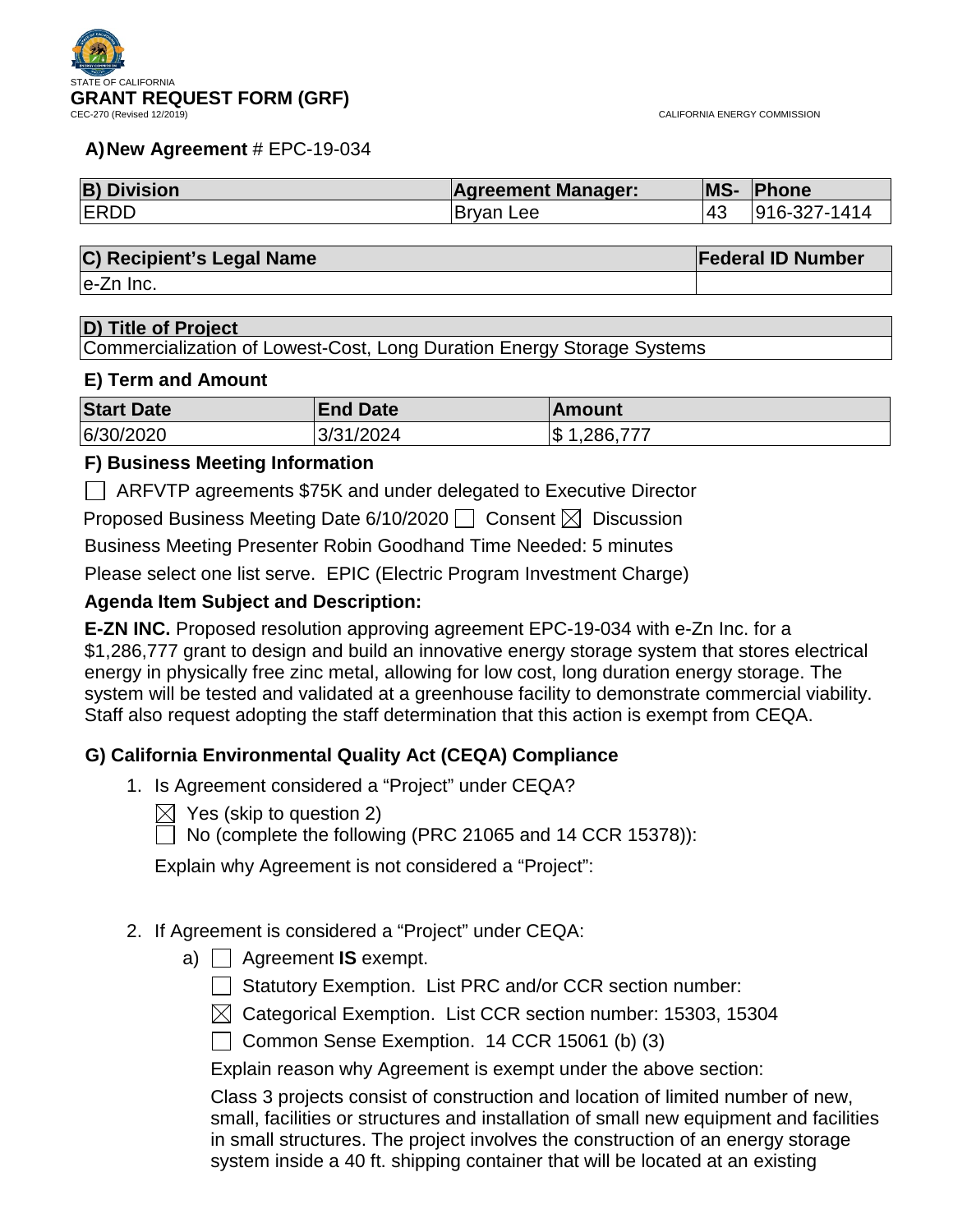

CALIFORNIA ENERGY COMMISSION

greenhouse facility. The system will be sited underneath an existing structure for solar PV panels and surrounded by other industrial equipment. For these reasons, the project will not have a significant effect on the environment and falls under the categorical exemption listed in 14 C.C.R. 15303.

Class 4 projects consist of minor private alterations in the condition of land which do not involve the removal of healthy, mature, scenic trees. The project involves laying a concrete foundation and curb for the energy storage system at the existing greenhouse facility. For these reasons, the project will not have a significant effect on the environment and falls under the categorical exemption listed in 14 C.C.R. 15304.

Each exemption is an independent basis for finding the project exempt.

b) Agreement **IS NOT** exempt. (consult with the legal office to determine next steps)

Check all that apply

 $\Box$  Initial Study

Regative Declaration

 $\Box$  Mitigated Negative Declaration

Environmental Impact Report

Statement of Overriding Considerations

# **H) List all subcontractors (major and minor) and equipment vendors:** (attach additional sheets as necessary)

| <b>Legal Company Name:</b>                         | <b>Budget</b> |
|----------------------------------------------------|---------------|
| Penn Power Group, LLC d/b/a Western Energy Systems | \$998,707     |
| <b>SunGrid Solutions Inc.</b>                      | \$0           |
|                                                    |               |

# **I) List all key partners: (attach additional sheets as necessary)**

| Legal Company Name: |  |  |
|---------------------|--|--|
|                     |  |  |
|                     |  |  |
|                     |  |  |
|                     |  |  |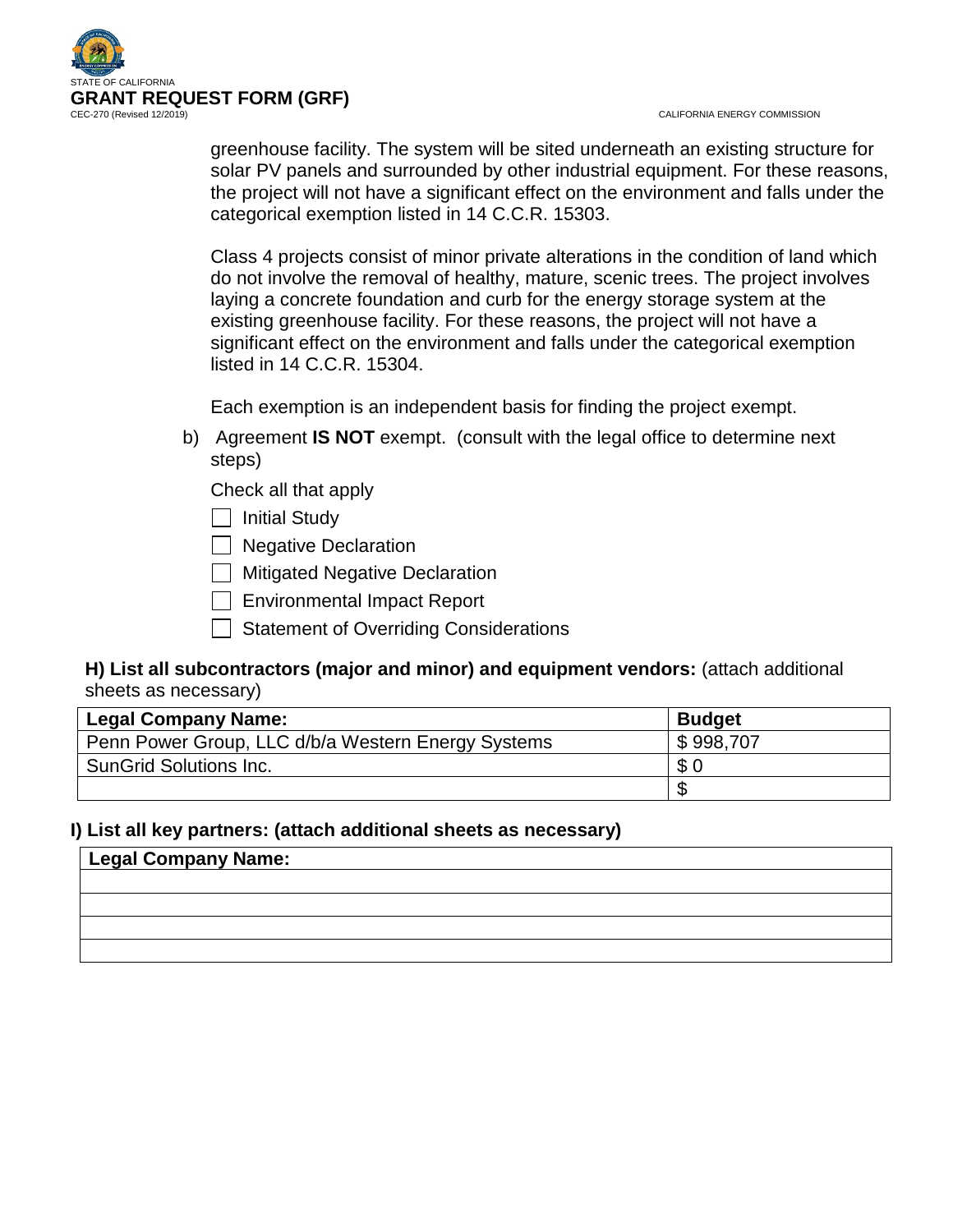

CALIFORNIA ENERGY COMMISSION

# **J) Budget Information**

| <b>Funding Source</b> | <b>Funding Year of</b><br>Appropriation | <b>Budget List</b><br><b>Number</b> | <b>Amount</b> |
|-----------------------|-----------------------------------------|-------------------------------------|---------------|
| <b>EPIC</b>           | $18 - 19$                               | 301.001F                            | \$1,286,777   |
|                       |                                         |                                     |               |
|                       |                                         |                                     |               |
|                       |                                         |                                     |               |

# R&D Program Area: ESRO: ETSI TOTAL: \$1,286,777

Explanation for "Other" selection

Reimbursement Contract #: Federal Agreement #:

# **K) Recipient's Contact Information**

**1. Recipient's Administrator/Officer**

Name: James Larsen Address: 25 ADVANCE ROAD TORONTO ONTARIO CANADA M8Z 2S6 City, State, Zip: TORONTO, ON M8Z2S6

Phone: 416-735-1946

E-Mail: larsen.j@e-zn.com

# **2. Recipient's Project Manager**

Name: James Larsen

# **L) Selection Process Used**

 $\boxtimes$  Competitive Solicitation Solicitation #: GFO-19-305

 $\Box$  First Come First Served Solicitation Solicitation #:

# **M) The following items should be attached to this GRF**

- 1. Exhibit A, Scope of Work  $\boxtimes$  Attached
- 2. Exhibit B, Budget Detail  $\boxtimes$  Attached
- 3. CEC 105, Questionnaire for Identifying Conflicts  $\boxtimes$  Attached
- 4. Recipient Resolution  $\boxtimes$  N/A  $\Box$  Attached

**\_\_\_\_\_\_\_\_\_\_\_\_\_\_\_\_\_\_\_\_\_\_\_\_\_\_\_ \_\_\_\_\_\_\_\_\_\_\_\_\_\_**

5. CEQA Documentation  $\boxtimes$  N/A  $\Box$  Attached

**\_\_\_\_\_\_\_\_\_\_\_\_\_\_\_\_\_\_\_\_\_\_\_\_\_\_\_ \_\_\_\_\_\_\_\_\_\_\_\_\_\_ Agreement Manager Date**

**\_\_\_\_\_\_\_\_\_\_\_\_\_\_\_\_\_\_\_\_\_\_\_\_\_\_\_ \_\_\_\_\_\_\_\_\_\_\_\_\_\_ Office Manager Date** 

**Deputy Director Date** 

Address: 25 ADVANCE ROAD TORONTO ONTARIO CANADA M8Z 2S6

City, State, Zip: TORONTO, ON M8Z2S6

Phone: 416-735-1946

E-Mail: larsen.j@e-zn.com

- 
- 
-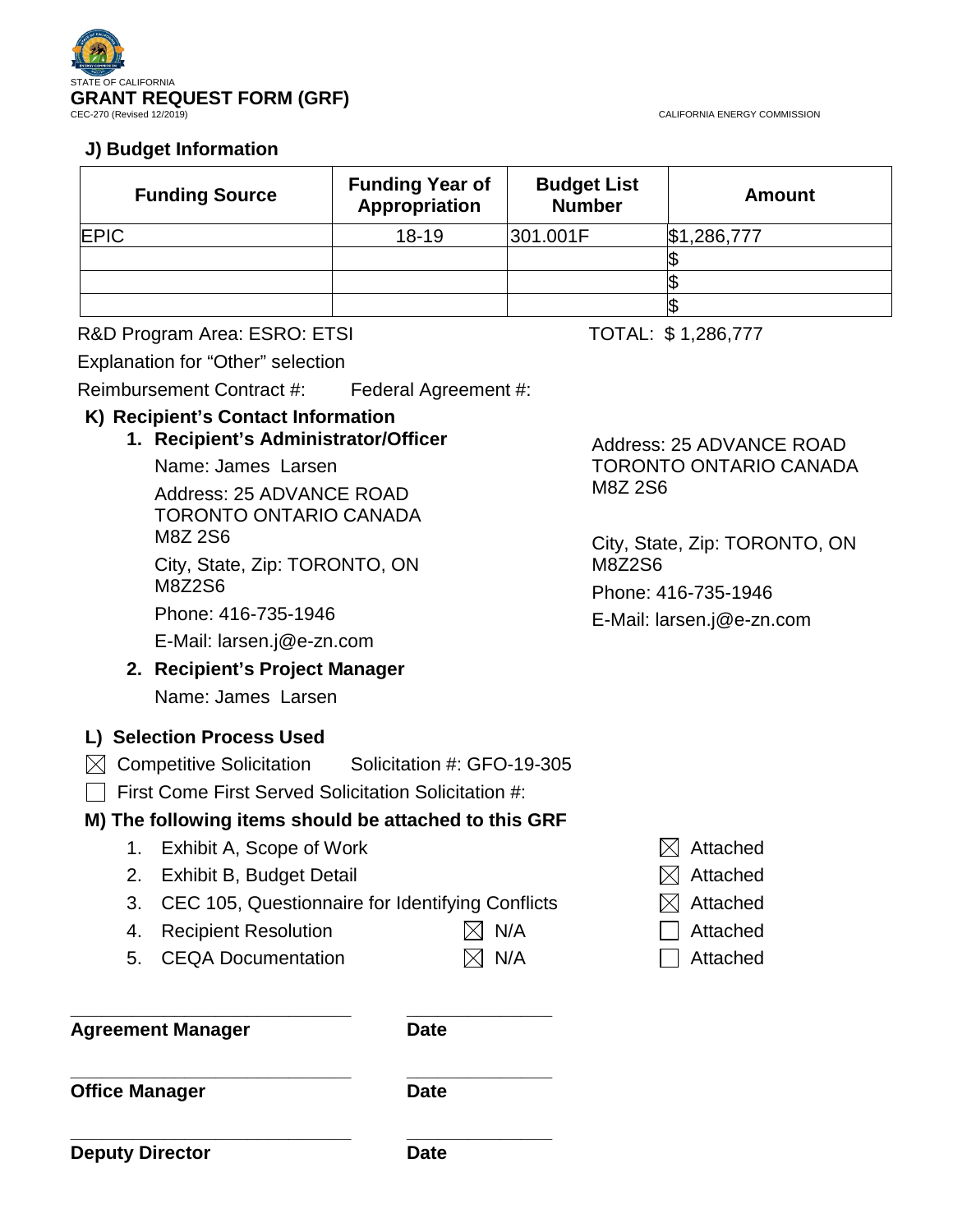### **I. TASK ACRONYM/TERM LISTS**

#### **A. Task List**

| Task # | CPR <sup>1</sup> | <b>Task Name</b>                             |
|--------|------------------|----------------------------------------------|
|        |                  | <b>General Project Tasks</b>                 |
| 2      | X                | Design the e-Zn System                       |
| 3      |                  | Build the e-Zn Cells                         |
| 4      |                  | Build the Fully Integrated e-Zn System       |
| 5      |                  | Prepare Project Site and Install e-Zn System |
| 6      |                  | Demonstrate, Test & Validate the e-Zn System |
|        |                  | <b>Evaluation of Project Benefits</b>        |
| 8      |                  | Technology/Knowledge Transfer Activities     |
| 9      |                  | <b>Production Readiness Plan</b>             |

### **B. Acronym/Term List**

| <b>Acronym/Term</b> | <b>Meaning</b>                      |
|---------------------|-------------------------------------|
| CAM                 | <b>Commission Agreement Manager</b> |
| CAO                 | <b>Commission Agreement Officer</b> |
| <b>CEC</b>          | <b>California Energy Commission</b> |
| CPR                 | <b>Critical Project Review</b>      |
| <b>TAC</b>          | <b>Technical Advisory Committee</b> |

### **II. PURPOSE OF AGREEMENT, PROBLEM/SOLUTION STATEMENT, AND GOALS AND OBJECTIVES**

#### **A. Purpose of Agreement**

The purpose of this Agreement is to fund a demonstration of a long-duration energy storage system by testing and validating the e-Zn battery technology at the commercial scale, and accelerate its path to market in California.

#### **B. Problem/ Solution Statement**

#### **Problem**

In order for California to achieve its renewable energy goals, affordable long-duration energy storage is a necessity. The storage requirements to meet these goals cannot be accomplished by batteries (i.e. device-based technologies like lithium-ion) alone, given the linear price vs. energy capacity curves for these technologies, leading to very high prices for applications requiring durations of 12 hours or longer. To address long periods of limited solar or wind power generation, as well as seasonal differences, long-duration energy storage technologies that can scale in the energy capacity dimension (kWh) at a super low cost will be required.

 $\overline{a}$ 

<span id="page-3-0"></span><sup>1</sup> Please see subtask 1.3 in Part III of the Scope of Work (General Project Tasks) for a description of Critical Project Review (CPR) Meetings.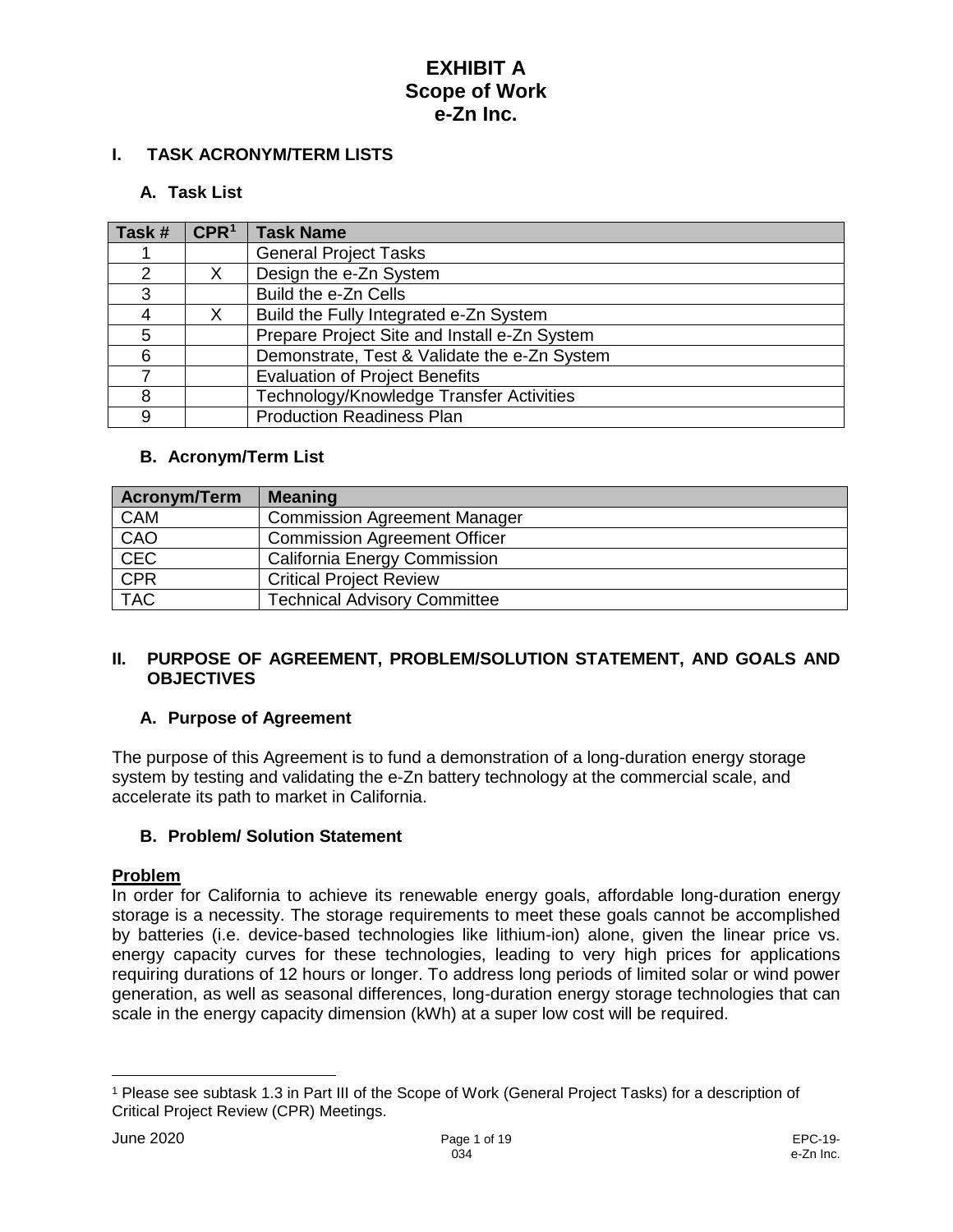### **Solution**

e-Zn's technology is material based, as adding more hours of runtime does not require an additional device (or battery), but only additional zinc, potassium hydroxide (the electrolyte), and plastic (for containment), at a material cost of approximately \$20/kWh. This makes e-Zn's technology exceptionally well suited for long-duration energy storage applications, particularly >24 hours duration (at rated power), and at a power node size of 1 kW to 10 MW. The Agreement will allow for the demonstration and validation of e-Zn's technology at the commercial scale, and accelerate its path to market in California.

### **C. Goals and Objectives of the Agreement**

#### **Agreement Goals**

The goal of this agreement is to demonstrate an affordable, safe and reliable long-duration energy storage technology that once commercialized, has the potential to be pivotal in California's transition to 100% renewables.

Ratepayer Benefits:<sup>[2](#page-4-0)</sup> This Agreement will result in the ratepayer benefits of greater electricity reliability, lower costs, and increased safety by demonstrating a novel long duration energy storage technology that could offer backup power with daily cycling at a more affordable cost, and with no risk of thermal runaway.

California is a key market for e-Zn, and this early-commercial project would allow learnings to feed back into the e-Zn design, to ensure all performance, regulatory, electrical interconnection and safety requirements can be met with the e-Zn base product, accelerating e-Zn's path to market in California.

Technological Advancement and Breakthroughs:<sup>[3](#page-4-1)</sup> This Agreement will lead to technological advancement and breakthroughs to overcome barriers to the achievement of the State of California's statutory energy goals by demonstrating, testing and validating a pre-commercial long duration energy storage technology, that once deployed at scale, could enable California's transition to 100% renewables at a lower cost, and in a safer manner, than with the incumbent technologies.

### **Agreement Objectives**

The objectives of this Agreement are to:

- Design a kW scale e-Zn long duration energy storage system that meets the technical needs and regulatory requirements for the California market.
- Optimize the configuration of the e-Zn system packaged in a 40' shipping container, to form the basis of e-Zn's commercial product.
- Install the e-Zn demonstration system as referenced in this proposal, on-time and onbudget.

 $\overline{a}$ 

<span id="page-4-0"></span><sup>2</sup> California Public Resources Code, Section 25711.5(a) requires projects funded by the Electric Program Investment Charge (EPIC) to result in ratepayer benefits. The California Public Utilities Commission, which established the EPIC in 2011, defines ratepayer benefits as greater reliability, lower costs, and increased safety (See CPUC "Phase 2" Decision 12-05-037 at page 19, May 24, 2012,

http://docs.cpuc.ca.gov/PublishedDocs/WORD\_PDF/FINAL\_DECISION/167664.PDF).

<span id="page-4-1"></span><sup>3</sup> California Public Resources Code, Section 25711.5(a) also requires EPIC-funded projects to lead to technological advancement and breakthroughs to overcome barriers that prevent the achievement of the state's statutory and energy goals.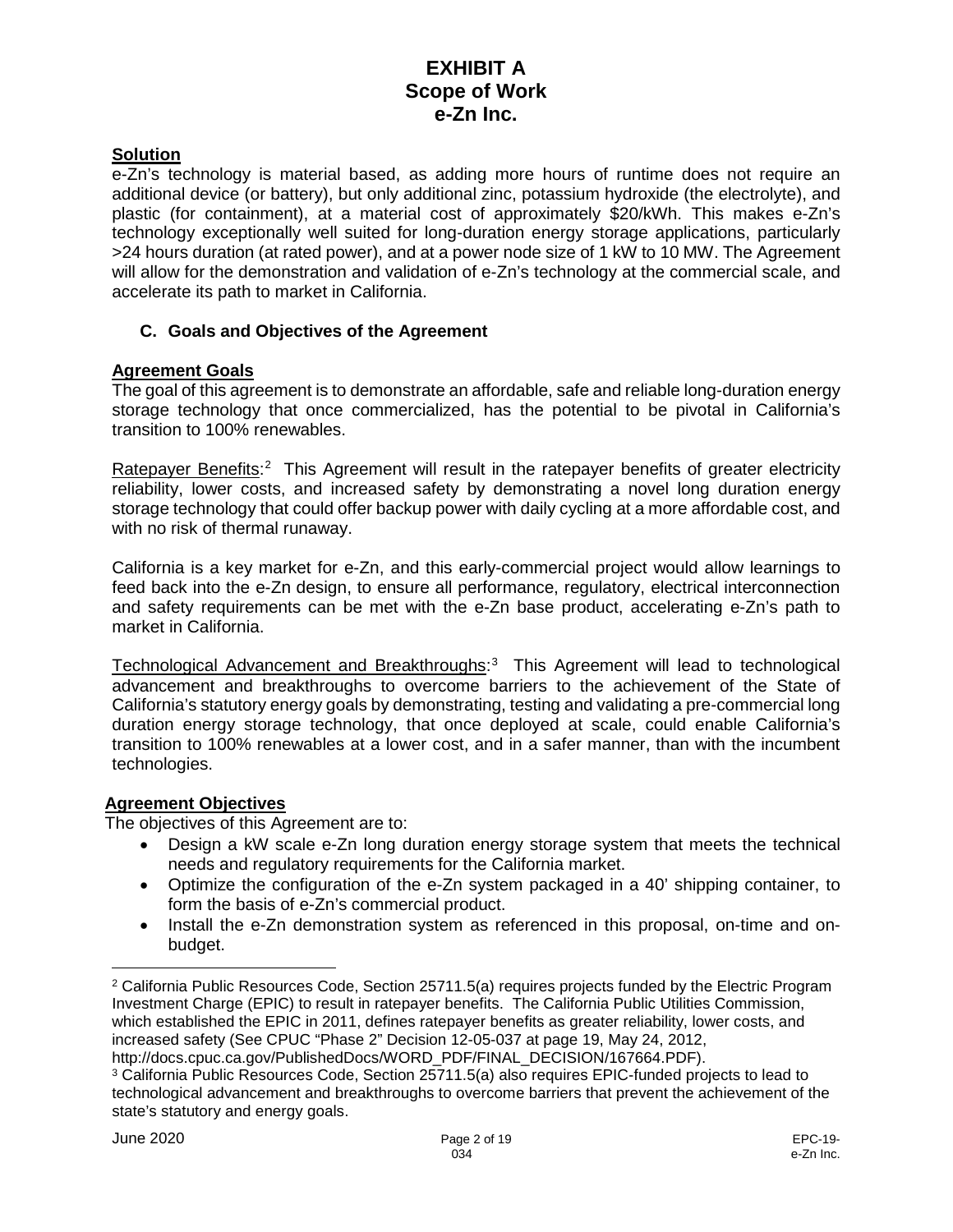• Demonstrate and test the e-Zn energy storage system and measure and validate its performance.

# **III. TASK 1 GENERAL PROJECT TASKS**

### **PRODUCTS**

### **Subtask 1.1 Products**

The goal of this subtask is to establish the requirements for submitting project products (e.g., reports, summaries, plans, and presentation materials). Unless otherwise specified by the Commission Agreement Manager (CAM), the Recipient must deliver products as required below by the dates listed in the **Project Schedule (Part V).** Products that require a draft version are indicated by marking **"(draft and final)"** after the product name in the "Products" section of the task/subtask. If "(draft and final)" does not appear after the product name, only a final version of the product is required. With respect to due dates within this Scope of Work, **"days"** means working days.

### **The Recipient shall:**

For products that require a draft version, including the Final Report Outline and Final Report

- Submit all draft products to the CAM for review and comment in accordance with the Project Schedule (Part V). The CAM will provide written comments to the Recipient on the draft product within 15 days of receipt, unless otherwise specified in the task/subtask for which the product is required.
- Consider incorporating all CAM comments into the final product. If the Recipient disagrees with any comment, provide a written response explaining why the comment was not incorporated into the final product.
- Submit the revised product and responses to comments within 10 days of notice by the CAM, unless the CAM specifies a longer time period, or approves a request for additional time.

#### For products that require a final version only

• Submit the product to the CAM for acceptance. The CAM may request minor revisions or explanations prior to acceptance.

For all products

• Submit all data and documents required as products in accordance with the following Instructions for Submitting Electronic Files and Developing Software:

# o **Electronic File Format**

 Submit all data and documents required as products under this Agreement in an electronic file format that is fully editable and compatible with the Energy Commission's software and Microsoft (MS)-operating computing platforms, or with any other format approved by the CAM. Deliver an electronic copy of the full text of any Agreement data and documents in a format specified by the CAM, such as memory stick or CD-ROM.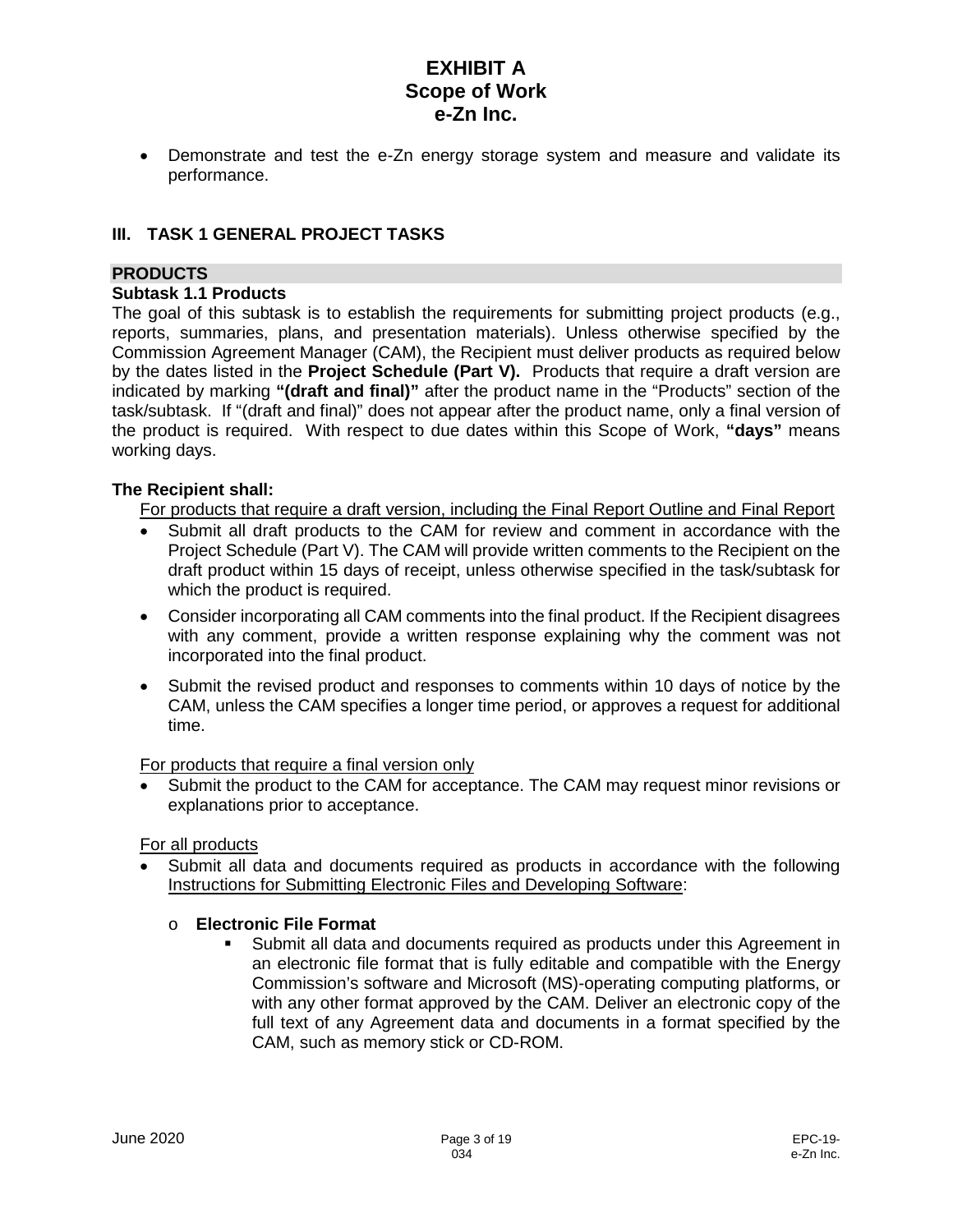The following describes the accepted formats for electronic data and documents provided to the Energy Commission as products under this Agreement, and establishes the software versions that will be required to review and approve all software products:

- Data sets will be in MS Access or MS Excel file format (version 2007 or later), or any other format approved by the CAM.
- Text documents will be in MS Word file format, version 2007 or later.
- Documents intended for public distribution will be in PDF file format.
- The Recipient must also provide the native Microsoft file format.
- Project management documents will be in Microsoft Project file format, version 2007 or later.

### o **Software Application Development**

Use the following standard Application Architecture components in compatible versions for any software application development required by this Agreement (e.g., databases, models, modeling tools), unless the CAM approves other software applications such as open source programs:

- Microsoft ASP.NET framework (version 3.5 and up). Recommend 4.0.
- Microsoft Internet Information Services (IIS), (version 6 and up) Recommend 7.5.
- Visual Studio.NET (version 2008 and up). Recommend 2010.
- C# Programming Language with Presentation (UI), Business Object and Data Layers.
- **SQL (Structured Query Language).**
- Microsoft SQL Server 2008, Stored Procedures. Recommend 2008 R2.
- Microsoft SQL Reporting Services. Recommend 2008 R2.
- XML (external interfaces).

Any exceptions to the Electronic File Format requirements above must be approved in writing by the CAM. The CAM will consult with the Energy Commission's Information Technology Services Branch to determine whether the exceptions are allowable.

# *MEETINGS*

# **Subtask 1.2 Kick-off Meeting**

The goal of this subtask is to establish the lines of communication and procedures for implementing this Agreement.

#### **The Recipient shall:**

• Attend a "Kick-off" meeting with the CAM, the Commission Agreement Officer (CAO), and any other Energy Commission staff relevant to the Agreement. The Recipient will bring its Project Manager and any other individuals designated by the CAM to this meeting. The administrative and technical aspects of the Agreement will be discussed at the meeting. Prior to the meeting, the CAM will provide an agenda to all potential meeting participants. The meeting may take place in person or by electronic conferencing (e.g., WebEx), with approval of the CAM.

The administrative portion of the meeting will include discussion of the following: o Terms and conditions of the Agreement;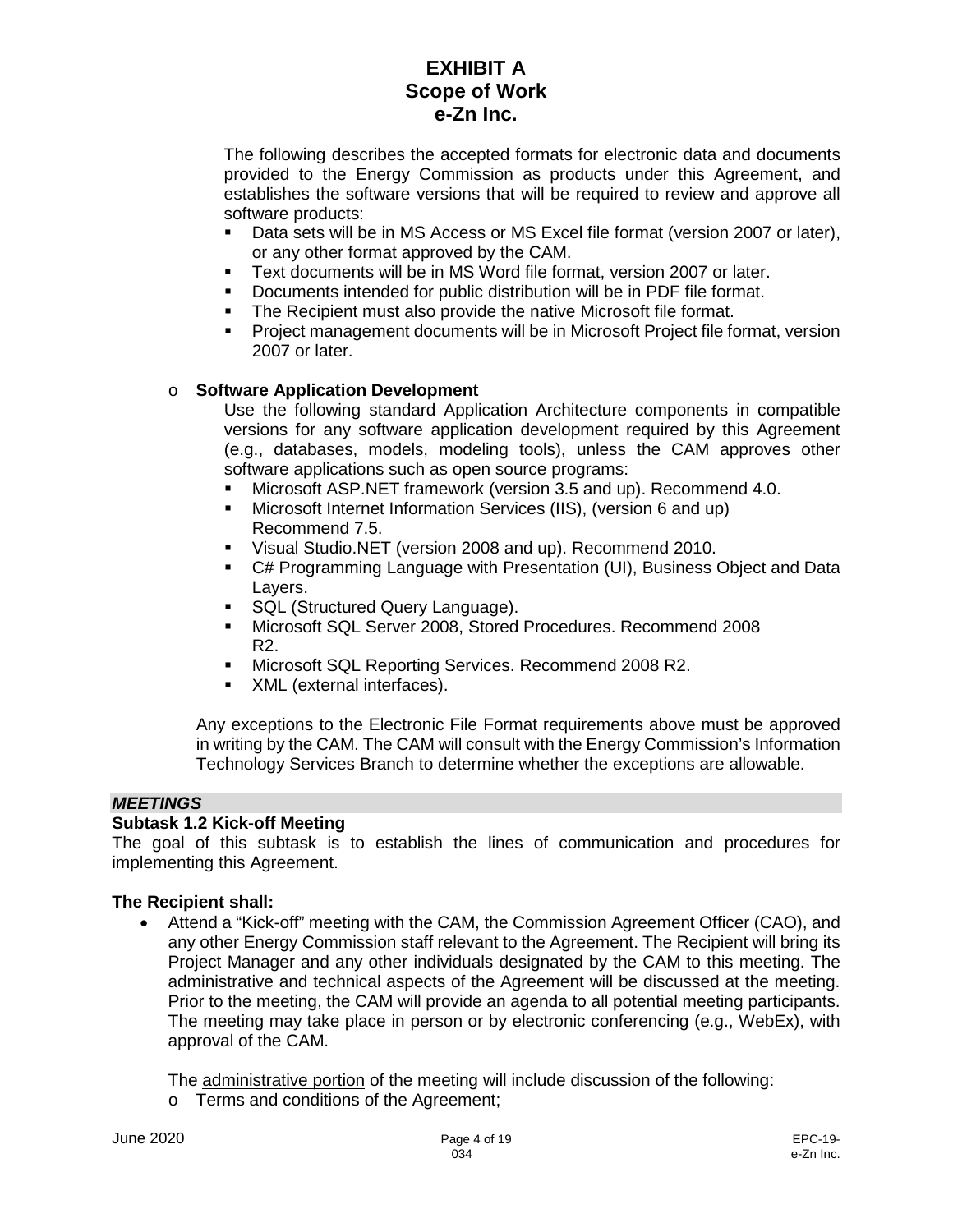- o Administrative products (subtask 1.1);
- o CPR meetings (subtask 1.3);
- o Match fund documentation (subtask 1.7);
- o Permit documentation (subtask 1.8);
- o Subcontracts (subtask 1.9); and
- o Any other relevant topics.

The technical portion of the meeting will include discussion of the following:

- o The CAM's expectations for accomplishing tasks described in the Scope of Work;
- o An updated Project Schedule;
- o Technical products (subtask 1.1);
- o Progress reports and invoices (subtask 1.5);
- o Final Report (subtask 1.6);
- o Technical Advisory Committee meetings (subtasks 1.10 and 1.11); and
- o Any other relevant topics.
- Provide an *Updated Project Schedule, List of Match Funds,* and *List of Permits*, as needed to reflect any changes in the documents.

#### **The CAM shall:**

- Designate the date and location of the meeting.
- Send the Recipient a *Kick-off Meeting Agenda*.

#### **Recipient Products:**

- Updated Project Schedule *(if applicable)*
- Updated List of Match Funds *(if applicable)*
- Updated List of Permits *(if applicable)*

#### **CAM Product:**

• Kick-off Meeting Agenda

#### **Subtask 1.3 Critical Project Review (CPR) Meetings**

The goal of this subtask is to determine if the project should continue to receive Energy Commission funding, and if so whether any modifications must be made to the tasks, products, schedule, or budget. CPR meetings provide the opportunity for frank discussions between the Energy Commission and the Recipient. As determined by the CAM, discussions may include project status, challenges, successes, advisory group findings and recommendations, final report preparation, and progress on technical transfer and production readiness activities (if applicable). Participants will include the CAM and the Recipient, and may include the CAO and any other individuals selected by the CAM to provide support to the Energy Commission.

CPR meetings generally take place at key, predetermined points in the Agreement, as determined by the CAM and as shown in the Task List on page 1 of this Exhibit. However, the CAM may schedule additional CPR meetings as necessary. The budget will be reallocated to cover the additional costs borne by the Recipient, but the overall Agreement amount will not increase. CPR meetings generally take place at the Energy Commission, but they may take place at another location, or may be conducted via electronic conferencing (e.g., WebEx) as determined by the CAM.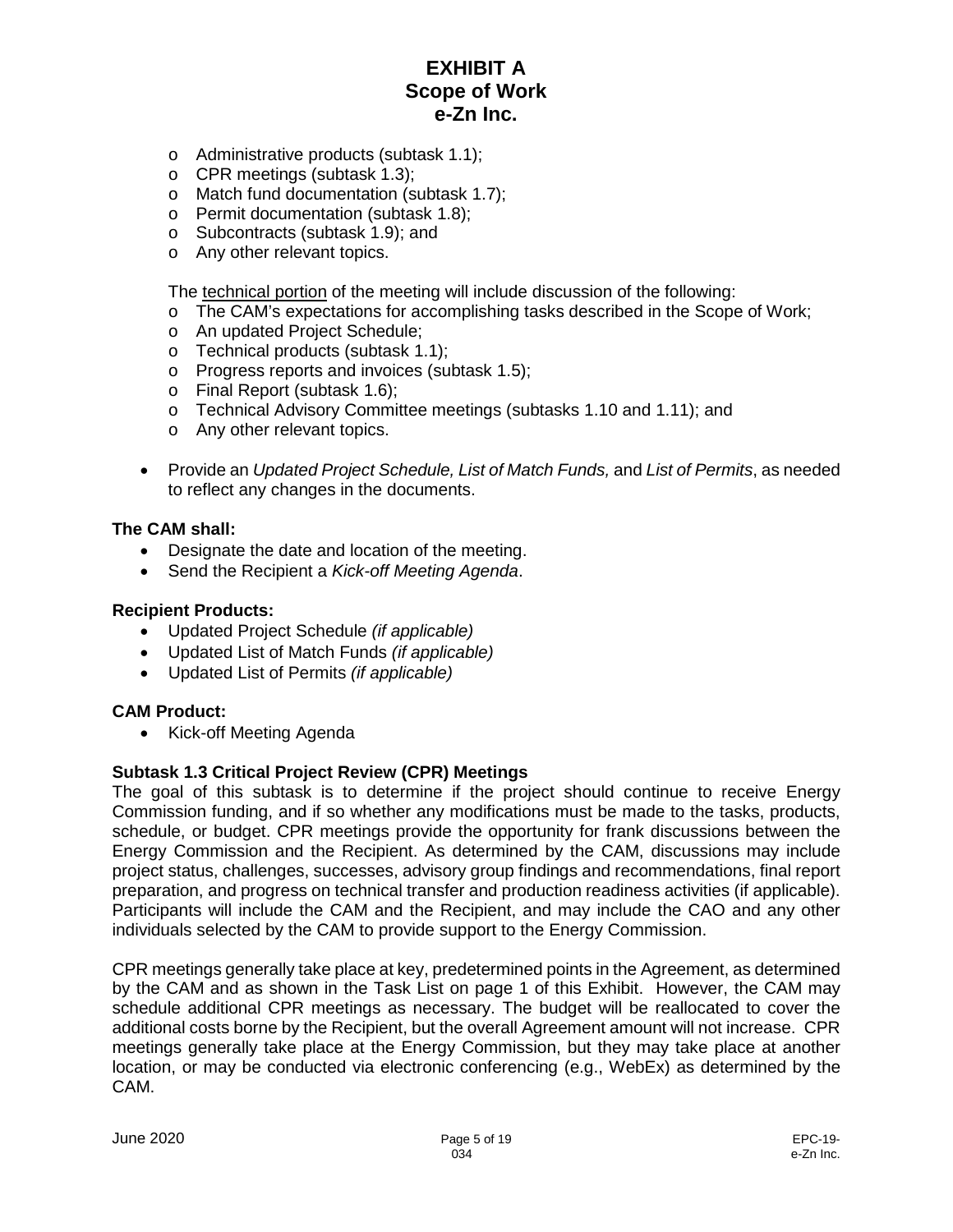#### **The Recipient shall:**

- Prepare a *CPR Report* for each CPR meeting that: (1) discusses the progress of the Agreement toward achieving its goals and objectives; and (2) includes recommendations and conclusions regarding continued work on the project.
- Submit the CPR Report along with any other *Task Products* that correspond to the technical task for which the CPR meeting is required (i.e., if a CPR meeting is required for Task 2, submit the Task 2 products along with the CPR Report).
- Attend the CPR meeting.
- Present the CPR Report and any other required information at each CPR meeting.

### **The CAM shall:**

- Determine the location, date, and time of each CPR meeting with the Recipient's input.
- Send the Recipient a *CPR Agenda* and a *List of Expected CPR Participants* in advance of the CPR meeting. If applicable, the agenda will include a discussion of match funding and permits.
- Conduct and make a record of each CPR meeting. Provide the Recipient with a *Schedule for Providing a Progress Determination* on continuation of the project.
- Determine whether to continue the project, and if so whether modifications are needed to the tasks, schedule, products, or budget for the remainder of the Agreement. If the CAM concludes that satisfactory progress is not being made, this conclusion will be referred to the Deputy Director of the Energy Research and Development Division.
- Provide the Recipient with a *Progress Determination* on continuation of the project, in accordance with the schedule. The Progress Determination may include a requirement that the Recipient revise one or more products.

#### **Recipient Products:**

- CPR Report(s)
- Task Products (draft and/or final as specified in the task)

### **CAM Products:**

- CPR Agenda
- List of Expected CPR Participants
- Schedule for Providing a Progress Determination
- Progress Determination

#### **Subtask 1.4 Final Meeting**

The goal of this subtask is to complete the closeout of this Agreement.

#### **The Recipient shall:**

• Meet with Energy Commission staff to present project findings, conclusions, and recommendations. The final meeting must be completed during the closeout of this Agreement. This meeting will be attended by the Recipient and CAM, at a minimum. The meeting may occur in person or by electronic conferencing (e.g., WebEx), with approval of the CAM.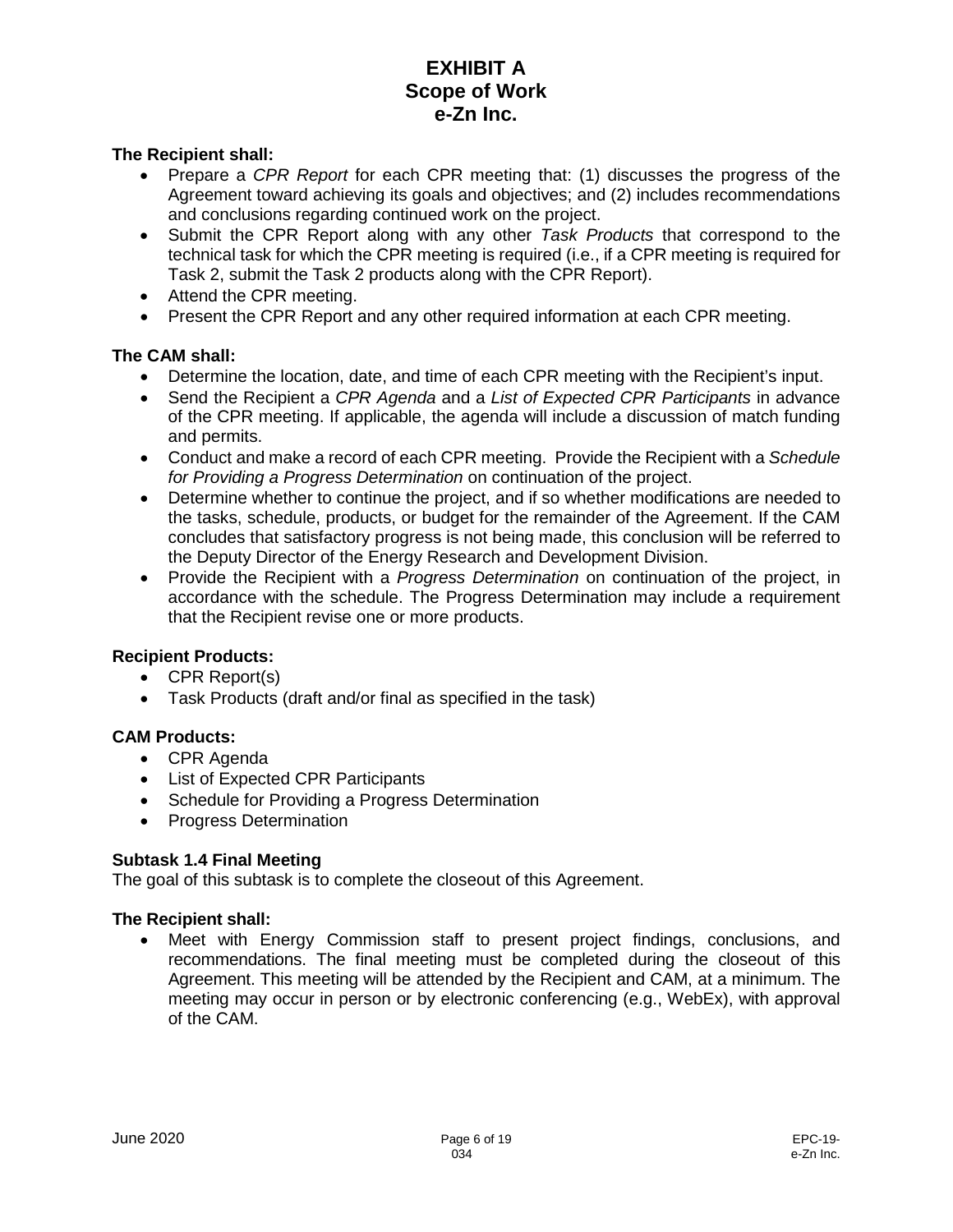The technical and administrative aspects of Agreement closeout will be discussed at the meeting, which may be divided into two separate meetings at the CAM's discretion.

- $\circ$  The technical portion of the meeting will involve the presentation of findings, conclusions, and recommended next steps (if any) for the Agreement. The CAM will determine the appropriate meeting participants.
- $\circ$  The administrative portion of the meeting will involve a discussion with the CAM and the CAO of the following Agreement closeout items:
	- Disposition of any state-owned equipment.
	- Need to file a Uniform Commercial Code Financing Statement (Form UCC-1) regarding the Energy Commission's interest in patented technology.
	- The Energy Commission's request for specific "generated" data (not already provided in Agreement products).
	- Need to document the Recipient's disclosure of "subject inventions" developed under the Agreement.
	- "Surviving" Agreement provisions such as repayment provisions and confidential products.
	- Final invoicing and release of retention.
- Prepare a *Final Meeting Agreement Summary* that documents any agreement made between the Recipient and Commission staff during the meeting.
- Prepare a *Schedule for Completing Agreement Closeout Activities*.
- Provide *All Draft and Final Written Products* on a CD-ROM or USB memory stick, organized by the tasks in the Agreement.

# **Products:**

- Final Meeting Agreement Summary *(if applicable)*
- Schedule for Completing Agreement Closeout Activities
- All Draft and Final Written Products

# *REPORTS AND INVOICES*

# **Subtask 1.5 Progress Reports and Invoices**

The goals of this subtask are to: (1) periodically verify that satisfactory and continued progress is made towards achieving the project objectives of this Agreement; and (2) ensure that invoices contain all required information and are submitted in the appropriate format.

# **The Recipient shall:**

- Submit a monthly *Progress Report* to the CAM. Each progress report must:
	- o Summarize progress made on all Agreement activities as specified in the scope of work for the preceding month, including accomplishments, problems, milestones, products, schedule, fiscal status, and an assessment of the ability to complete the Agreement within the current budget and any anticipated cost overruns. See the Progress Report Format Attachment for the recommended specifications.
- Submit a monthly or quarterly *Invoice* that follows the instructions in the "Payment of Funds" section of the terms and conditions, including a financial report on Match Fund and in-state expenditures.

#### **Products:**

- Progress Reports
- Invoices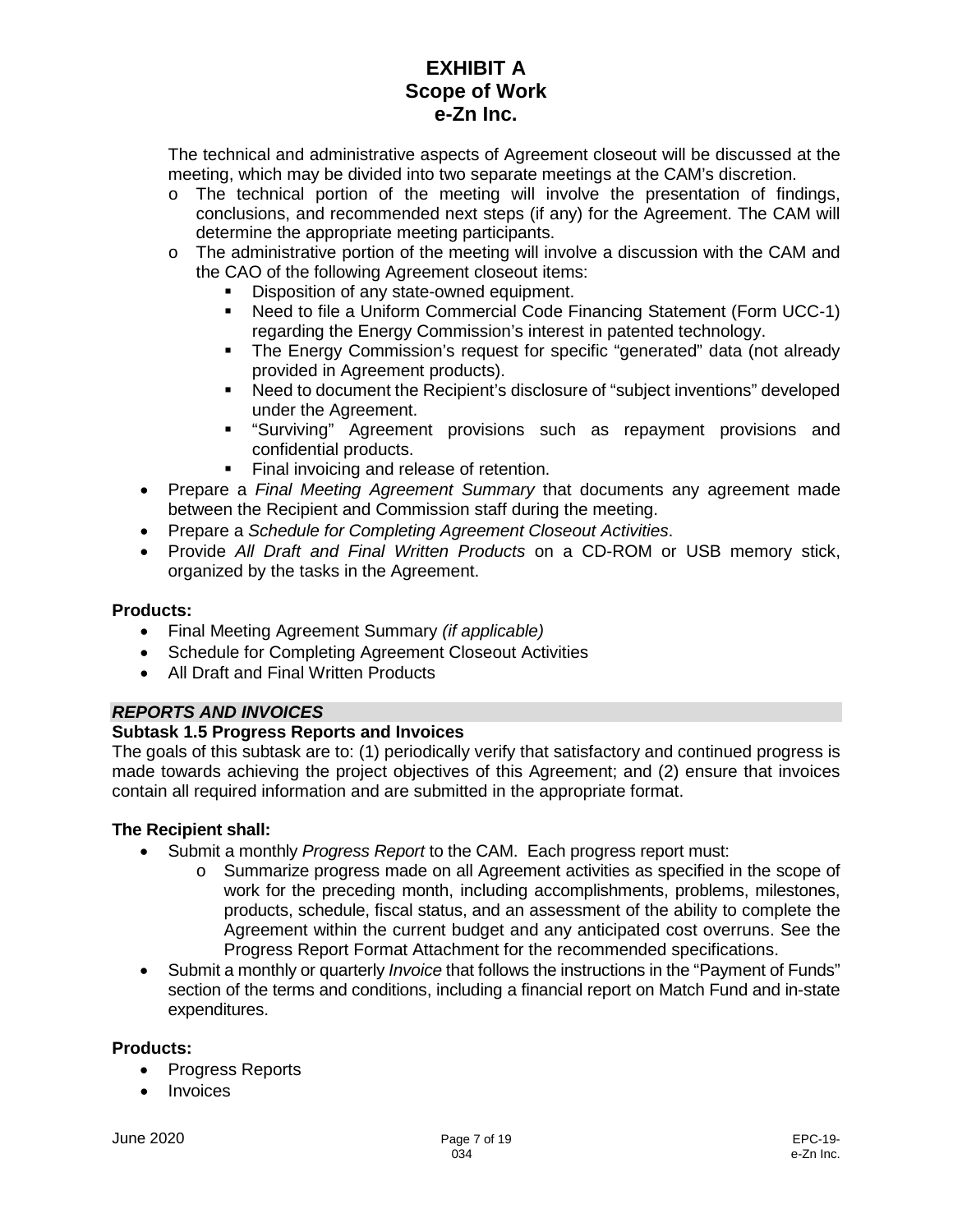#### **Subtask 1.6 Final Report**

The goal of this subtask is to prepare a comprehensive Final Report that describes the original purpose, approach, results, and conclusions of the work performed under this Agreement. The CAM will review the Final Report, which will be due at least **two months** before the Agreement end date. When creating the Final Report Outline and the Final Report, the Recipient must use the Style Manual provided by the CAM.

#### **Subtask 1.6.1 Final Report Outline**

#### **The Recipient shall:**

• Prepare a *Final Report Outline* in accordance with the *Style Manual* provided by the CAM. *(See Task 1.1 for requirements for draft and final products.)*

#### **Recipient Products:**

• Final Report Outline (draft and final)

#### **CAM Product:**

- Style Manual
- Comments on Draft Final Report Outline
- Acceptance of Final Report Outline

### **Subtask 1.6.2 Final Report**

- Prepare a *Final Report* for this Agreement in accordance with the approved Final Report Outline, Style Manual, and Final Report Template provided by the CAM with the following considerations:
	- o Ensure that the report includes the following items, in the following order:
		- Cover page (**required**)
		- Credits page on the reverse side of cover with legal disclaimer (**required**)
		- **Acknowledgements page (optional)**<br>**E** Preface (required)
		- Preface (**required**)
		- **Abstract, keywords, and citation page (required)**<br>**Example of Contents (required, followed by List of E**
		- Table of Contents (**required**, followed by List of Figures and List of Tables, if needed)
		- Executive summary (**required**)
		- **Body of the report (required)**
		- References (if applicable)
		- Glossary/Acronyms (If more than 10 acronyms or abbreviations are used, it is required.)
		- Bibliography (if applicable)
		- Appendices (if applicable) (Create a separate volume if very large.)
		- Attachments (if applicable)
	- o Ensure that the document is written in the third person.
	- o Ensure that the Executive Summary is understandable to the lay public.<br>Briefly summarize the completed work. Succinctly describe the public.
		- Briefly summarize the completed work. Succinctly describe the project results and whether or not the project goals were accomplished.
		- **IDED** Identify which specific ratepayers can benefit from the project results and how they can achieve the benefits.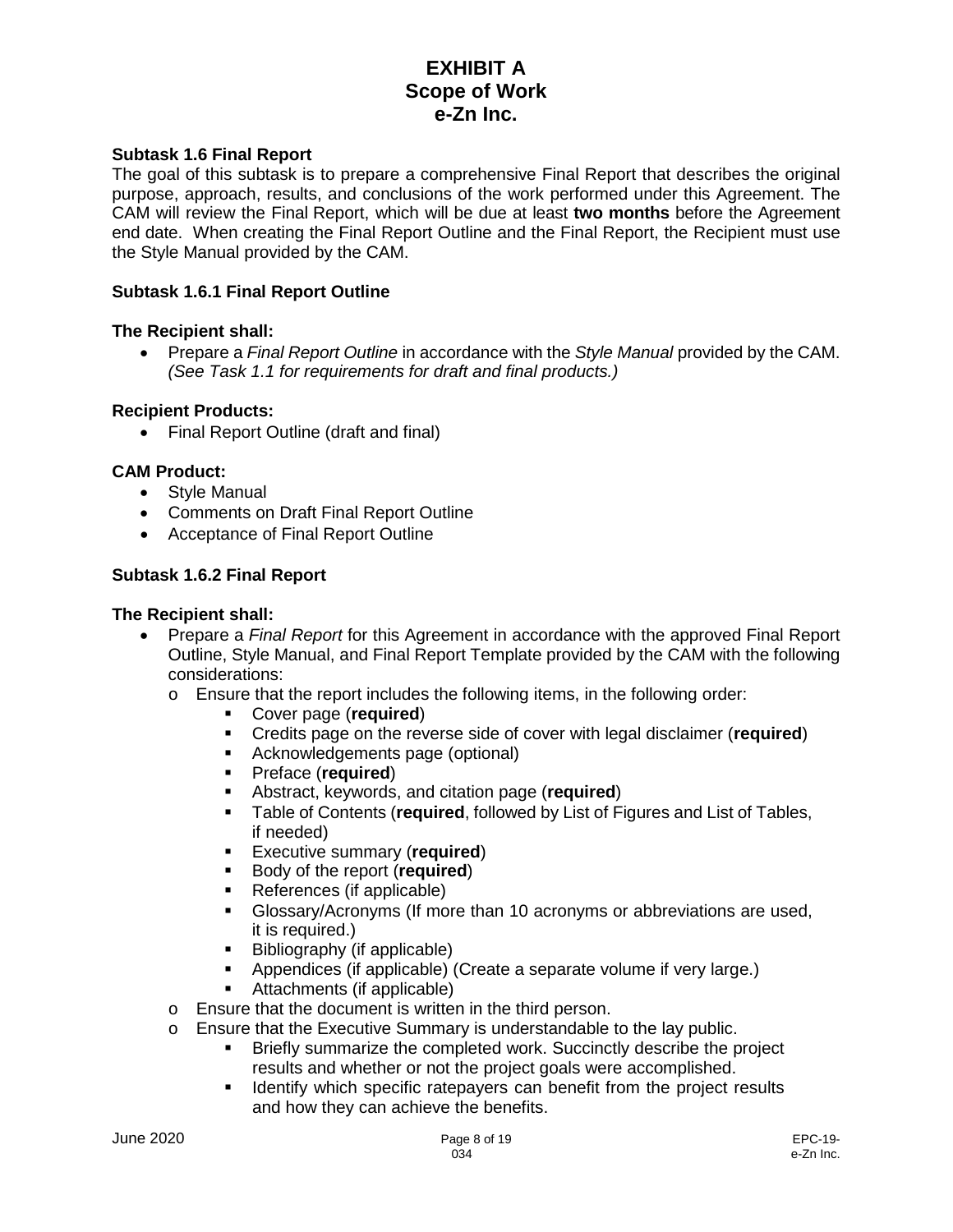- If it's necessary to use a technical term in the Executive Summary, provide a brief definition or explanation when the technical term is first used.
- o Follow the Style Guide format requirements for headings, figures/tables, citations, and acronyms/abbreviations.
- o Ensure that the document omits subjective comments and opinions. However, recommendations in the conclusion of the report are allowed.
- o Include a brief description of the project results in the Abstract.
- Submit a draft of the report to the CAM for review and comment. The CAM will provide written comments to the Recipient on the draft product within 15 days of receipt
- Consider incorporating all CAM comments into the Final Report. If the Recipient disagrees with any comment, provide a written response explaining why the comment was not incorporated into the final product
- Submit the revised Final Report and responses to comments within 10 days of notice by the CAM, unless the CAM specifies a longer time period or approves a request for additional time.
- Submit one bound copy of the *Final Report* to the CAM along with *Written Responses to Comments on the Draft Final Report*.

# **Products**:

- Final Report (draft and final)
- Written Responses to Comments on the Draft Final Report

# **CAM Product:**

• Written Comments on the Draft Final Report

#### **MATCH FUNDS, PERMITS, AND SUBCONTRACTS Subtask 1.7 Match Funds**

# The goal of this subtask is to ensure that the Recipient obtains any match funds planned for this Agreement and applies them to the Agreement during the Agreement term.

While the costs to obtain and document match funds are not reimbursable under this Agreement, the Recipient may spend match funds for this task. The Recipient may only spend match funds during the Agreement term, either concurrently or prior to the use of Energy Commission funds. Match funds must be identified in writing, and the Recipient must obtain any associated commitments before incurring any costs for which the Recipient will request reimbursement.

# **The Recipient shall:**

• Prepare a *Match Funds Status Letter* that documents the match funds committed to this Agreement. If no match funds were part of the proposal that led to the Energy Commission awarding this Agreement and none have been identified at the time this Agreement starts, then state this in the letter.

If match funds were a part of the proposal that led to the Energy Commission awarding this Agreement, then provide in the letter:

- o A list of the match funds that identifies:
	- The amount of cash match funds, their source(s) (including a contact name, address, and telephone number), and the task(s) to which the match funds will be applied.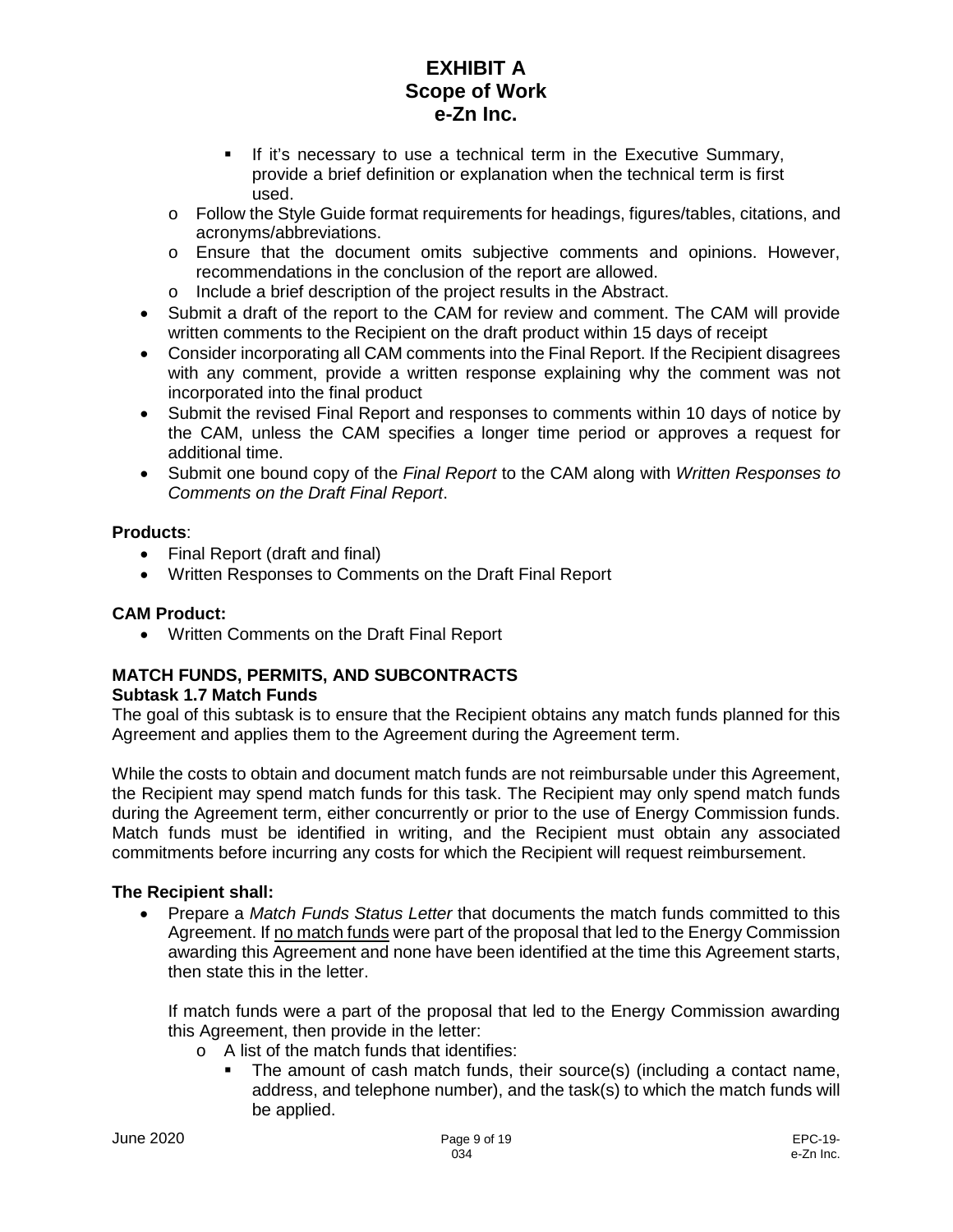- The amount of each in-kind contribution, a description of the contribution type (e.g., property, services), the documented market or book value, the source (including a contact name, address, and telephone number), and the task(s) to which the match funds will be applied. If the in-kind contribution is equipment or other tangible or real property, the Recipient must identify its owner and provide a contact name, address, telephone number, and the address where the property is located.
- If different from the solicitation application, provide a letter of commitment from an authorized representative of each source of match funding that the funds or contributions have been secured.
- At the Kick-off meeting, discuss match funds and the impact on the project if they are significantly reduced or not obtained as committed. If applicable, match funds will be included as a line item in the progress reports and will be a topic at CPR meetings.
- Provide a *Supplemental Match Funds Notification Letter* to the CAM of receipt of additional match funds.
- Provide a *Match Funds Reduction Notification Letter* to the CAM if existing match funds are reduced during the course of the Agreement. Reduction of match funds may trigger a CPR meeting.

# **Products:**

- Match Funds Status Letter
- Supplemental Match Funds Notification Letter *(if applicable)*
- Match Funds Reduction Notification Letter *(if applicable)*

# **Subtask 1.8 Permits**

The goal of this subtask is to obtain all permits required for work completed under this Agreement in advance of the date they are needed to keep the Agreement schedule on track. Permit costs and the expenses associated with obtaining permits are not reimbursable under this Agreement, with the exception of costs incurred by University of California recipients. Permits must be identified and obtained before the Recipient may incur any costs related to the use of the permit(s) for which the Recipient will request reimbursement.

# **The Recipient shall:**

- Prepare a *Permit Status Letter* that documents the permits required to conduct this Agreement. If no permits are required at the start of this Agreement, then state this in the letter. If permits will be required during the course of the Agreement, provide in the letter:
	- $\circ$  A list of the permits that identifies: (1) the type of permit; and (2) the name, address, and telephone number of the permitting jurisdictions or lead agencies.
	- $\circ$  The schedule the Recipient will follow in applying for and obtaining the permits.

The list of permits and the schedule for obtaining them will be discussed at the Kick-off meeting (subtask 1.2), and a timetable for submitting the updated list, schedule, and copies of the permits will be developed. The impact on the project if the permits are not obtained in a timely fashion or are denied will also be discussed. If applicable, permits will be included as a line item in progress reports and will be a topic at CPR meetings.

- If during the course of the Agreement additional permits become necessary, then provide the CAM with an *Updated List of Permits* (including the appropriate information on each permit) and an *Updated Schedule for Acquiring Permits*.
- Send the CAM a *Copy of Each Approved Permit*.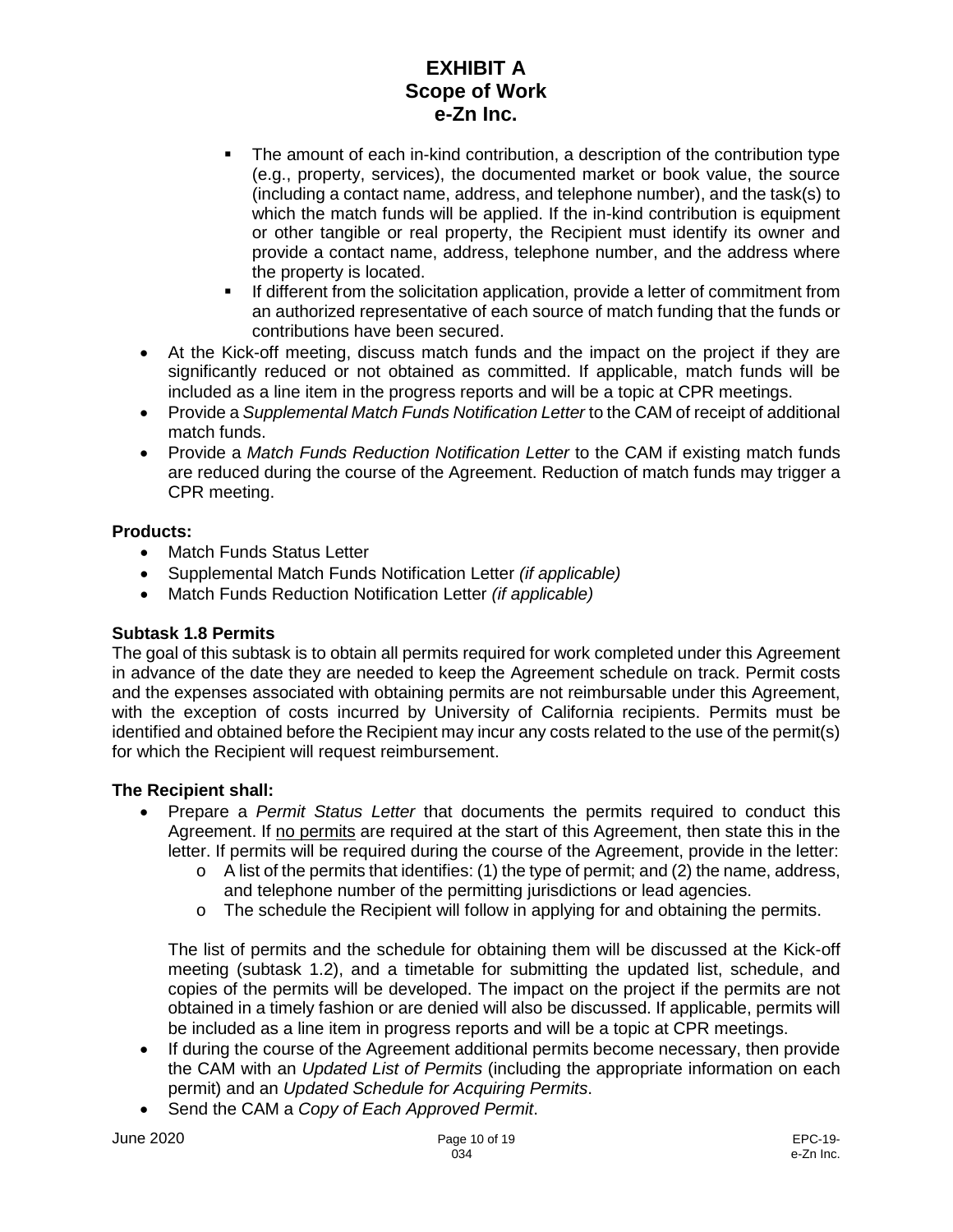• If during the course of the Agreement permits are not obtained on time or are denied, notify the CAM within 5 days. Either of these events may trigger a CPR meeting.

### **Products:**

- Permit Status Letter
- Updated List of Permits *(if applicable)*
- Updated Schedule for Acquiring Permits *(if applicable)*
- Copy of Each Approved Permit *(if applicable)*

### **Subtask 1.9 Subcontracts**

The goals of this subtask are to: (1) procure subcontracts required to carry out the tasks under this Agreement; and (2) ensure that the subcontracts are consistent with the terms and conditions of this Agreement.

### **The Recipient shall:**

- Manage and coordinate subcontractor activities in accordance with the requirements of this Agreement.
- Incorporate this Agreement by reference into each subcontract.
- Include any required Energy Commission flow-down provisions in each subcontract, in addition to a statement that the terms of this Agreement will prevail if they conflict with the subcontract terms.
- If required by the CAM, submit a draft of each *Subcontract* required to conduct the work under this Agreement.
- Submit a final copy of the executed subcontract.
- Notify and receive written approval from the CAM prior to adding any new subcontractors (see the discussion of subcontractor additions in the terms and conditions).

#### **Products:**

• Subcontracts *(draft if required by the CAM)*

# *TECHNICAL ADVISORY COMMITTEE*

# **Subtask 1.10 Technical Advisory Committee (TAC)**

The goal of this subtask is to create an advisory committee for this Agreement. The TAC should be composed of diverse professionals. The composition will vary depending on interest, availability, and need. TAC members will serve at the CAM's discretion. The purpose of the TAC is to:

- Provide guidance in project direction. The guidance may include scope and methodologies, timing, and coordination with other projects. The guidance may be based on:
	- o Technical area expertise;
	- o Knowledge of market applications; or
	- o Linkages between the agreement work and other past, present, or future projects (both public and private sectors) that TAC members are aware of in a particular area.
- Review products and provide recommendations for needed product adjustments, refinements, or enhancements.
- Evaluate the tangible benefits of the project to the state of California, and provide recommendations as needed to enhance the benefits.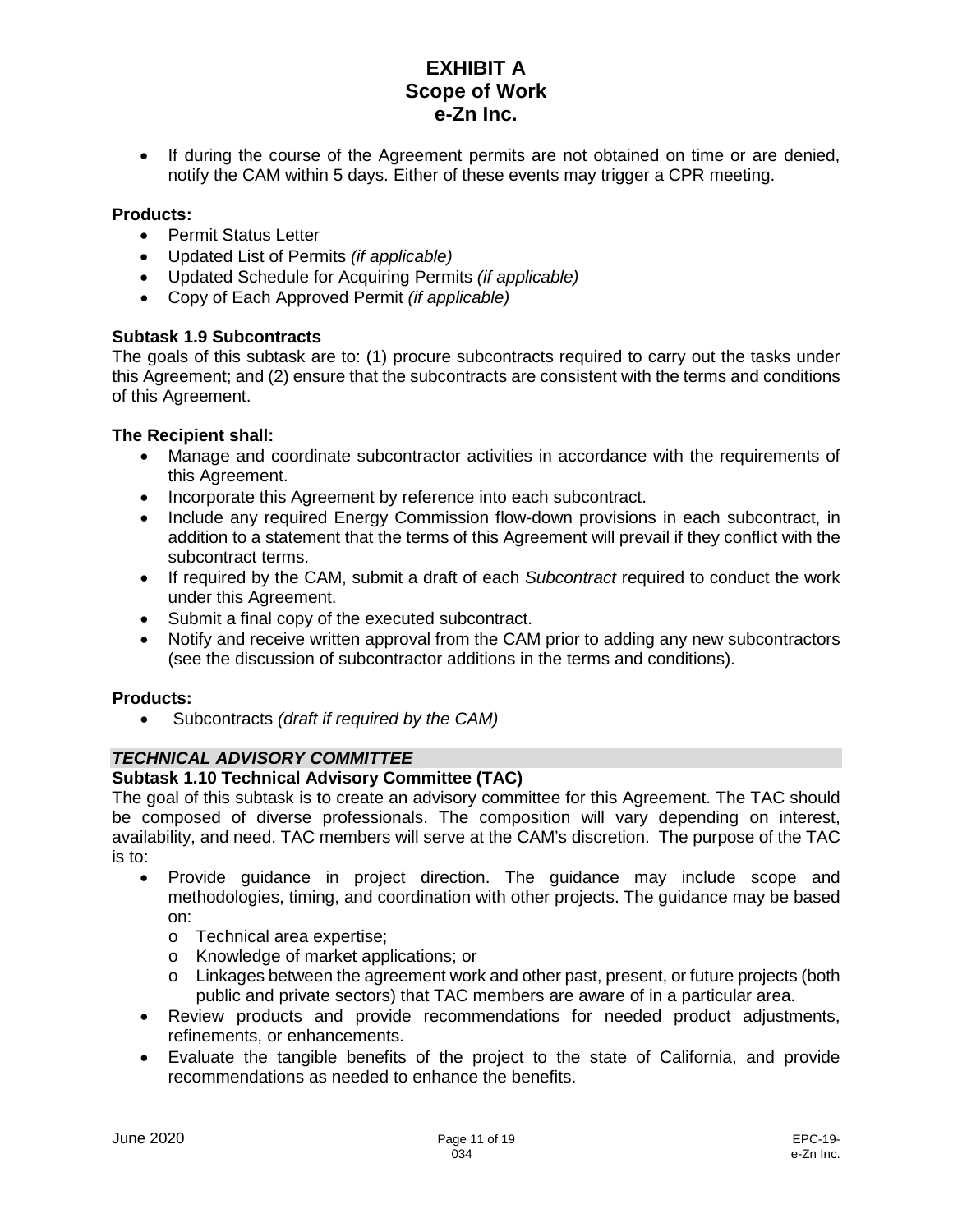• Provide recommendations regarding information dissemination, market pathways, or commercialization strategies relevant to the project products.

The TAC may be composed of qualified professionals spanning the following types of disciplines:

- Researchers knowledgeable about the project subject matter;
- Members of trades that will apply the results of the project (e.g., designers, engineers, architects, contractors, and trade representatives);
- Public interest market transformation implementers;
- Product developers relevant to the project;
- U.S. Department of Energy research managers, or experts from other federal or state agencies relevant to the project;
- Public interest environmental groups;
- Utility representatives;
- Air district staff; and
- Members of relevant technical society committees.

### **The Recipient shall:**

Prepare a *List of Potential TAC Members* that includes the names, companies, physical and electronic addresses, and phone numbers of potential members. The list shall include the expertise of each proposed TAC member and the value to the project. The list will be discussed at the Kick-off meeting, and a schedule for recruiting members and holding the first TAC meeting will be developed.

- Recruit TAC members. Ensure that each individual understands member obligations and the TAC meeting schedule developed in subtask 1.11.
- Prepare a *List of TAC Members* once all TAC members have committed to serving on the TAC.
- Submit *Documentation of TAC Member Commitment* (such as Letters of Acceptance) from each TAC member.

#### **Products:**

- List of Potential TAC Members
- List of TAC Members
- Documentation of TAC Member Commitment

#### **Subtask 1.11 TAC Meetings**

The goal of this subtask is for the TAC to provide strategic guidance for the project by participating in regular meetings, which may be held via teleconference.

- Discuss the TAC meeting schedule with the CAM at the Kick-off meeting. Determine the number and location of meetings (in-person and via teleconference) in consultation with the CAM.
- Prepare a *TAC Meeting Schedule* that will be presented to the TAC members during recruiting. Revise the schedule after the first TAC meeting to incorporate meeting comments.
- Prepare a *TAC Meeting Agenda* and *TAC Meeting Back-up Materials* for each TAC meeting.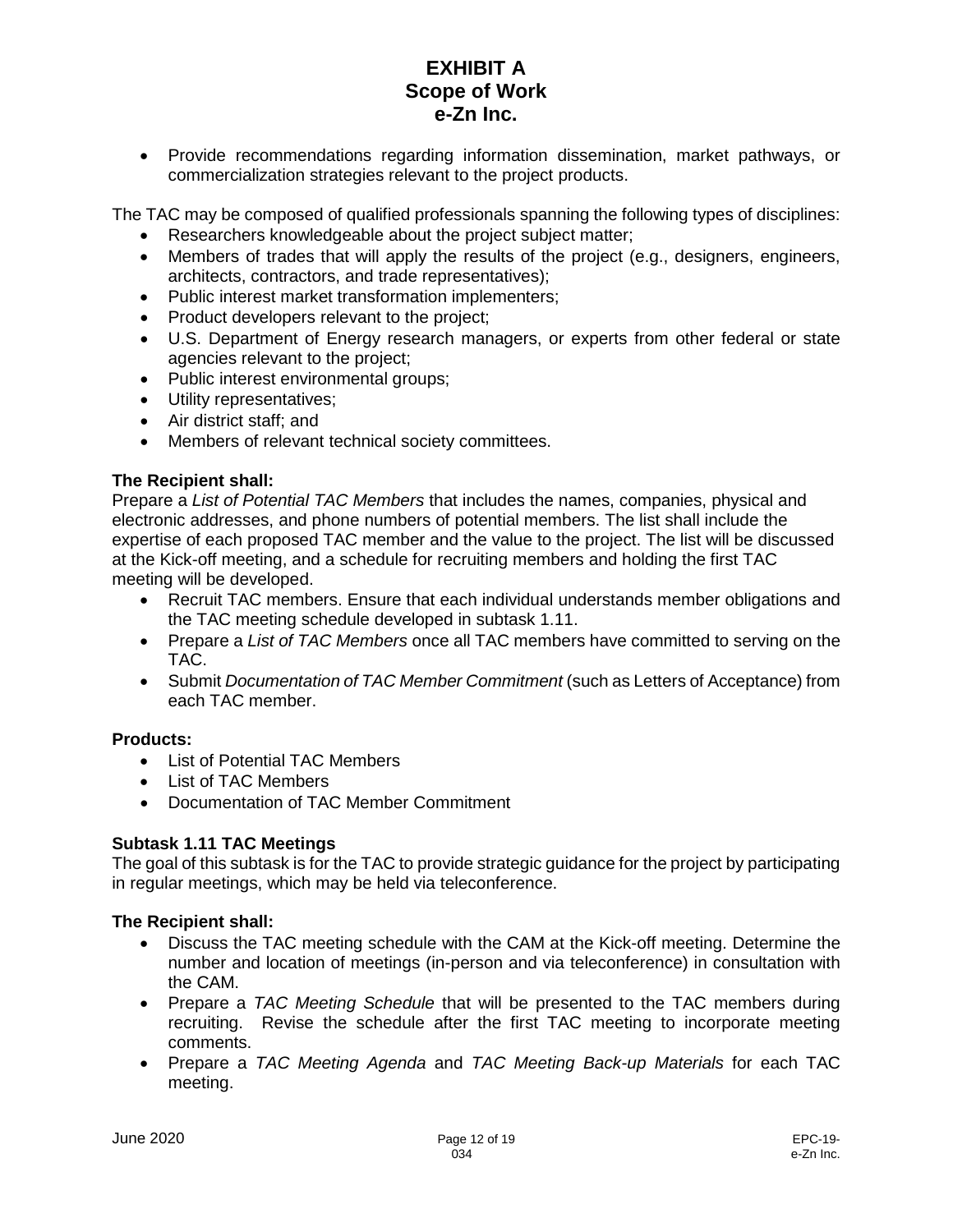- Organize and lead TAC meetings in accordance with the TAC Meeting Schedule. Changes to the schedule must be pre-approved in writing by the CAM.
- Prepare *TAC Meeting Summaries* that include any recommended resolutions of major TAC issues.

# **The TAC shall:**

- Help set the project team's goals and contribute to the development and evaluation of its statement of proposed objectives as the project evolves.
- Provide a credible and objective sounding board on the wide range of technical and financial barriers and opportunities.
- Help identify key areas where the project has a competitive advantage, value proposition, or strength upon which to build.
- Advocate on behalf of the project in its effort to build partnerships, governmental support and relationships with a national spectrum of influential leaders.
- Ask probing questions that insure a long-term perspective on decision-making and progress toward the project's strategic goals.

# **Products:**

- TAC Meeting Schedule (draft and final)
- TAC Meeting Agendas (draft and final)
- TAC Meeting Back-up Materials
- TAC Meeting Summaries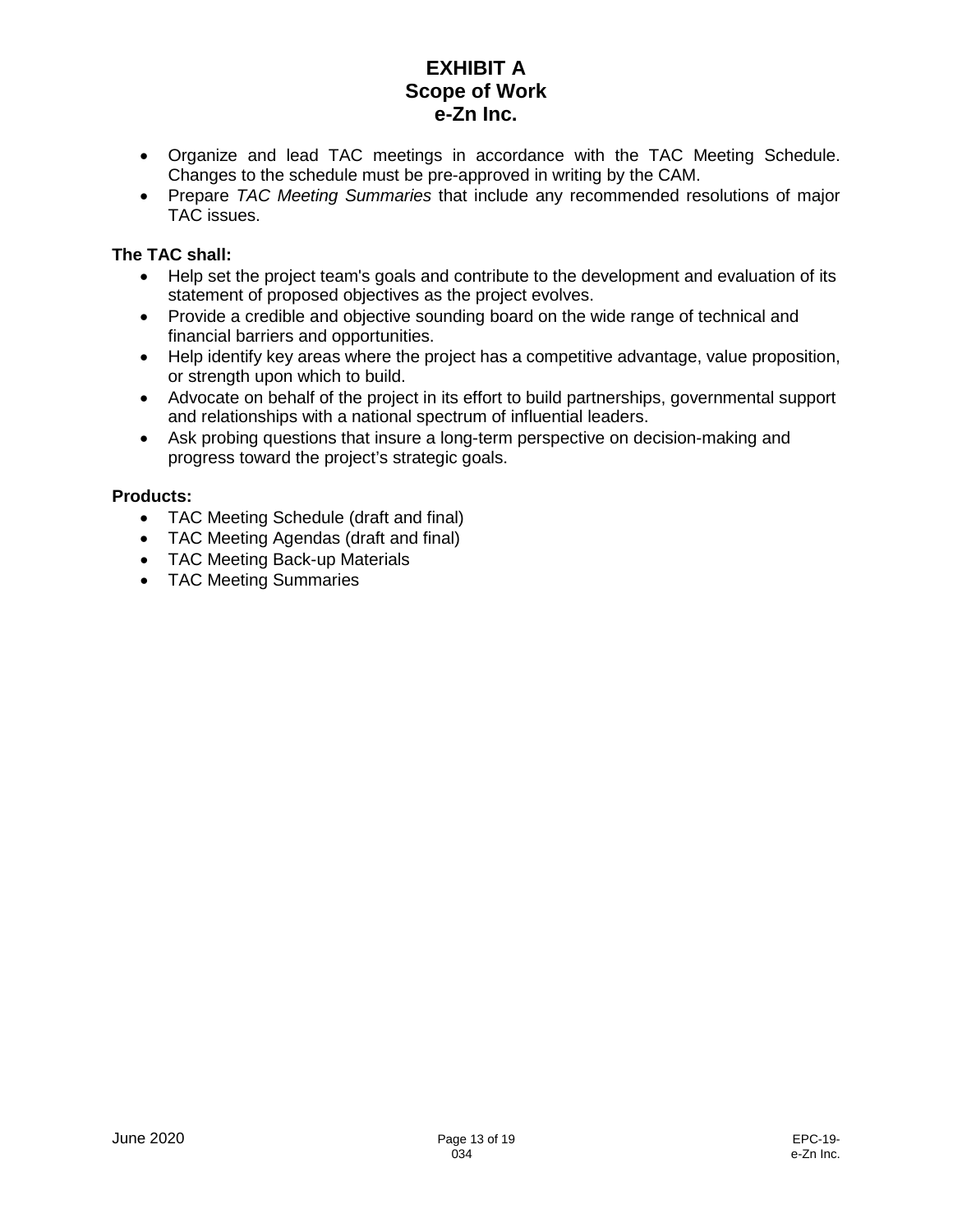### **IV. TECHNICAL TASKS**

### **TASK 2: DESIGN THE E-ZN SYSTEM**

The goal of this task is to design an e-Zn long duration energy storage system that meets the technical needs and regulatory requirements for the California market.

#### **The Recipient shall:**

- Complete the design of a fully integrated energy storage system for the CEC project, including form factor considerations, packaging and interconnection requirements, targeting a kW scale system in a 40' shipping container (actual specifications dependent on product development during the CEC grant timeline).
- Optimize the design of the container configuration, considering all equipment (e-Zn cells, auxiliary equipment, and power conversion system)
- Prepare a *System Design Report* that includes but is not limited to the following:
	- o Technical description of the e-Zn energy storage system for the CEC project
	- o Preliminary drawings: container layout, single line diagram for interconnection
	- o Review of regulatory requirements
- Prepare a *CPR Report* #1 in accordance with subtask 1.3 (CPR Meetings).
- Participate in a CPR meeting.

### **Products:**

- System Design Report (draft and final)
- CPR Report #1

# **TASK 3: BUILD THE E-ZN CELLS**

The goal of this task is to complete the manufacture of the e-Zn cells for the CEC project, using standardized manufacturing methods and processes.

#### **The Recipient shall:**

- Build the e-Zn cells required for the CEC project (actual specifications dependent on product development during the CEC grant timeline)
- Complete a statistical analysis to review variation amongst cells, and ensure all cells meet performance requirements.
- Factory test the cells in preparation for container integration.
- Prepare a *Cell Build Report* that summarizes the performance of the cells, variation amongst cells, and the results of the factory tests.

#### **Products:**

• Cell Build Report (draft and final)

# **TASK 4: BUILD THE FULLY INTEGRATED E-ZN SYSTEM**

The goal of this task is to build a commercial scale e-Zn energy storage system, with all equipment (e-Zn cells, ancillary equipment, and power conversion system) packaged in a container in an optimized layout.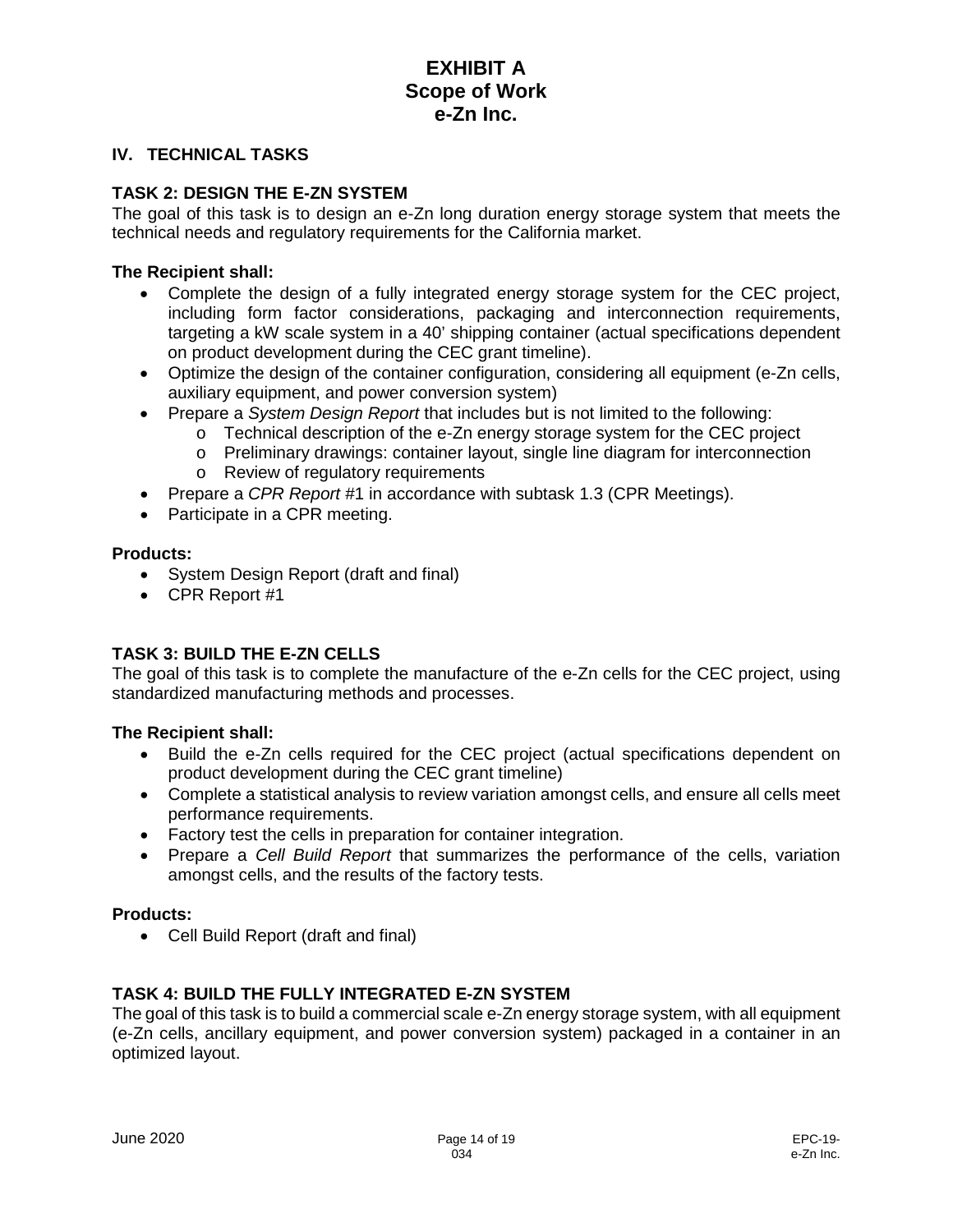#### **The Recipient shall:**

- Procure ancillary equipment for container integration (cables, HVAC).
- Procure power conversion system: DC to DC converters and inverter(s).
- Ship the e-Zn cells to e-Zn's system integration partner, SunGrid Solutions.
- Package the e-Zn cells in a 40' intermodal container, in an optimized layout.
- Prepare a *System Build Report* that details the product containerization and integration, and discusses any challenges and lessons learned throughout the process.
- Prepare a *CPR Report #2* in accordance with subtask 1.3 (CPR Meetings).
- Participate in a CPR meeting.

#### **Products:**

- System Build Report (draft and final)
- CPR Report #2

# **TASK 5: PREPARE PROJECT SITE AND INSTALL E-ZN SYSTEM**

The goal of this task is to complete the installation and integration of the e-Zn system at the project site.

#### **The Recipient shall:**

- Construct foundation (if required) and complete site civil work.
- Ship the containerized e-Zn system to the project site.
- Complete onsite electrical integration work.
- Complete onsite controls work.
- Complete system integration with distribution grid, following Utility protocol.
- Commission the e-Zn system.
- Prepare an *Installation and Integration Report* that summarizes above activities and details any challenges and lessons learned throughout the process.

#### **Products:**

• Installation and Integration Report (draft and final)

# **TASK 6: DEMONSTRATE, TEST & VALIDATE THE E-ZN SYSTEM**

The goal of this task is to execute the test plan and collect the necessary data to validate the e-Zn system at the commercial scale.

- Prepare and submit a *Test Plan*, describing the test objectives and procedures.
- Execute the Test Plan and ensure compliance to all required customer design specifications.
- Compare actual specifications to target specifications.
- Demonstrate the capability of the e-Zn system to be used for backup power, operate in island mode (if electrical integration allows for this), and reduce demand charges.
- Validate the proposed business case for the e-Zn system, in the application of backup power with daily cycling, by recalculating the projected customer benefits with actual performance data.
- Prepare a *Performance Report*, that includes but is not limited to the following: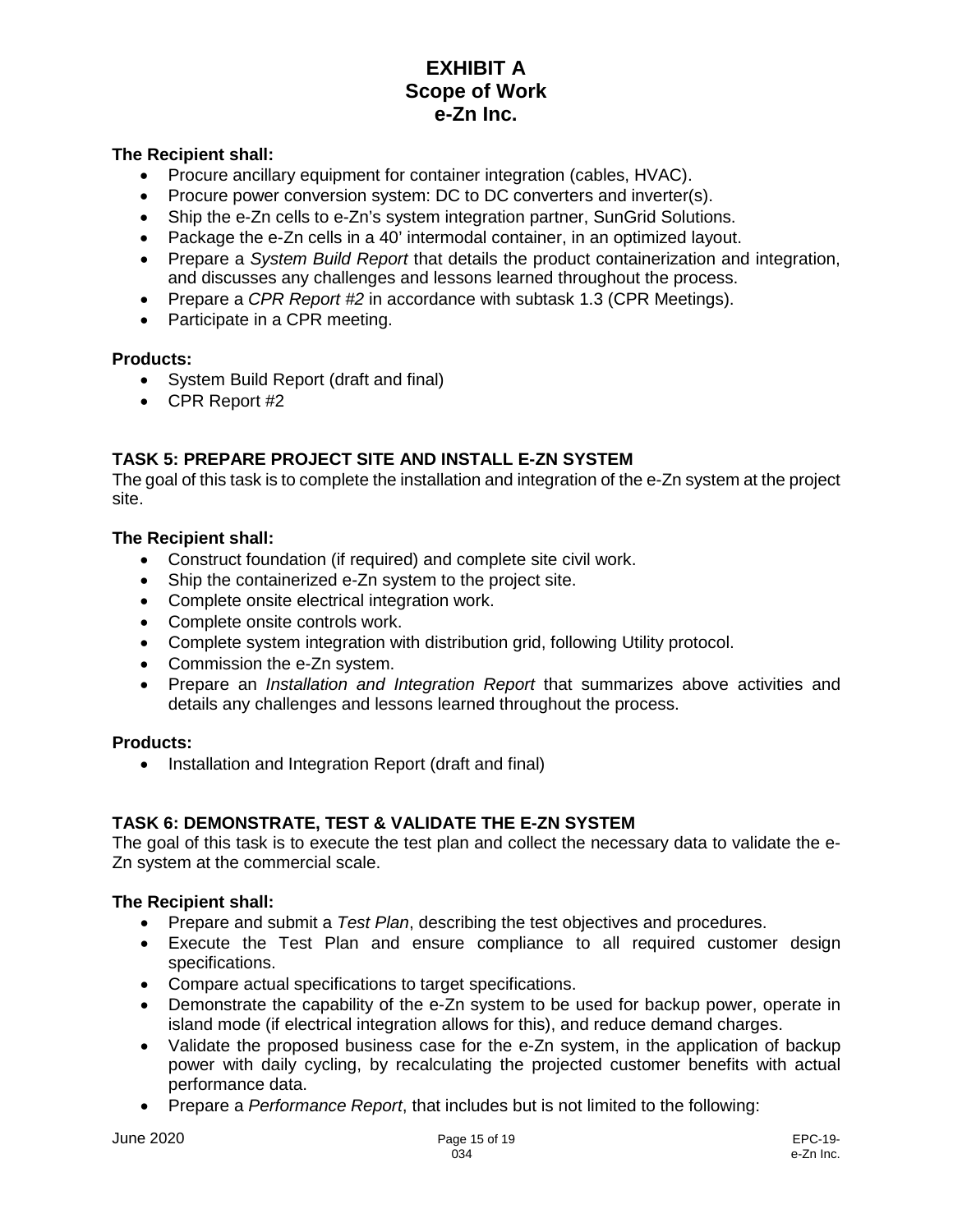- o Actual performance specifications vs. target specifications
- o Results of the Measurement & Verification study
- o Discussion on performance of the e-Zn system, and potential ways to improve performance in the next iteration of the product
- o Revised business case analysis for the e-Zn system, using actual performance data

#### **Products:**

- Test Plan (draft and final)
- Performance Report (draft and final)

# **TASK 7: EVALUATION OF PROJECT BENEFITS**

The goal of this task is to report the benefits resulting from this project.

- Complete three Project Benefits Questionnaires that correspond to three main intervals in the Agreement: (1) *Kick-off Meeting Benefits Questionnaire*; (2) *Mid-term Benefits Questionnaire*; and (3) *Final Meeting Benefits Questionnaire*.
- Provide all key assumptions used to estimate projected benefits, including targeted market sector (e.g., population and geographic location), projected market penetration, baseline and projected energy use and cost, operating conditions, and emission reduction calculations. Examples of information that may be requested in the questionnaires include:
	- o For Product Development Projects and Project Demonstrations:
		- Published documents, including date, title, and periodical name.<br>■ Estimated or actual energy and cost savings, and estimated s
		- Estimated or actual energy and cost savings, and estimated statewide energy savings once market potential has been realized. Identify all assumptions used in the estimates.
		- **Greenhouse gas and criteria emissions reductions.**
		- Other non-energy benefits such as reliability, public safety, lower operational cost, environmental improvement, indoor environmental quality, and societal benefits.
		- Data on potential job creation, market potential, economic development, and increased state revenue as a result of the project.
		- A discussion of project product downloads from websites, and publications in technical journals.
		- A comparison of project expectations and performance. Discuss whether the goals and objectives of the Agreement have been met and what improvements are needed, if any.
		- **Additional Information for Product Development Projects:** 
			- Outcome of product development efforts, such copyrights and license agreements.
			- Units sold or projected to be sold in California and outside of California.
			- Total annual sales or projected annual sales (in dollars) of products developed under the Agreement.
			- Investment dollars/follow-on private funding as a result of Energy Commission funding.
			- Patent numbers and applications, along with dates and brief descriptions.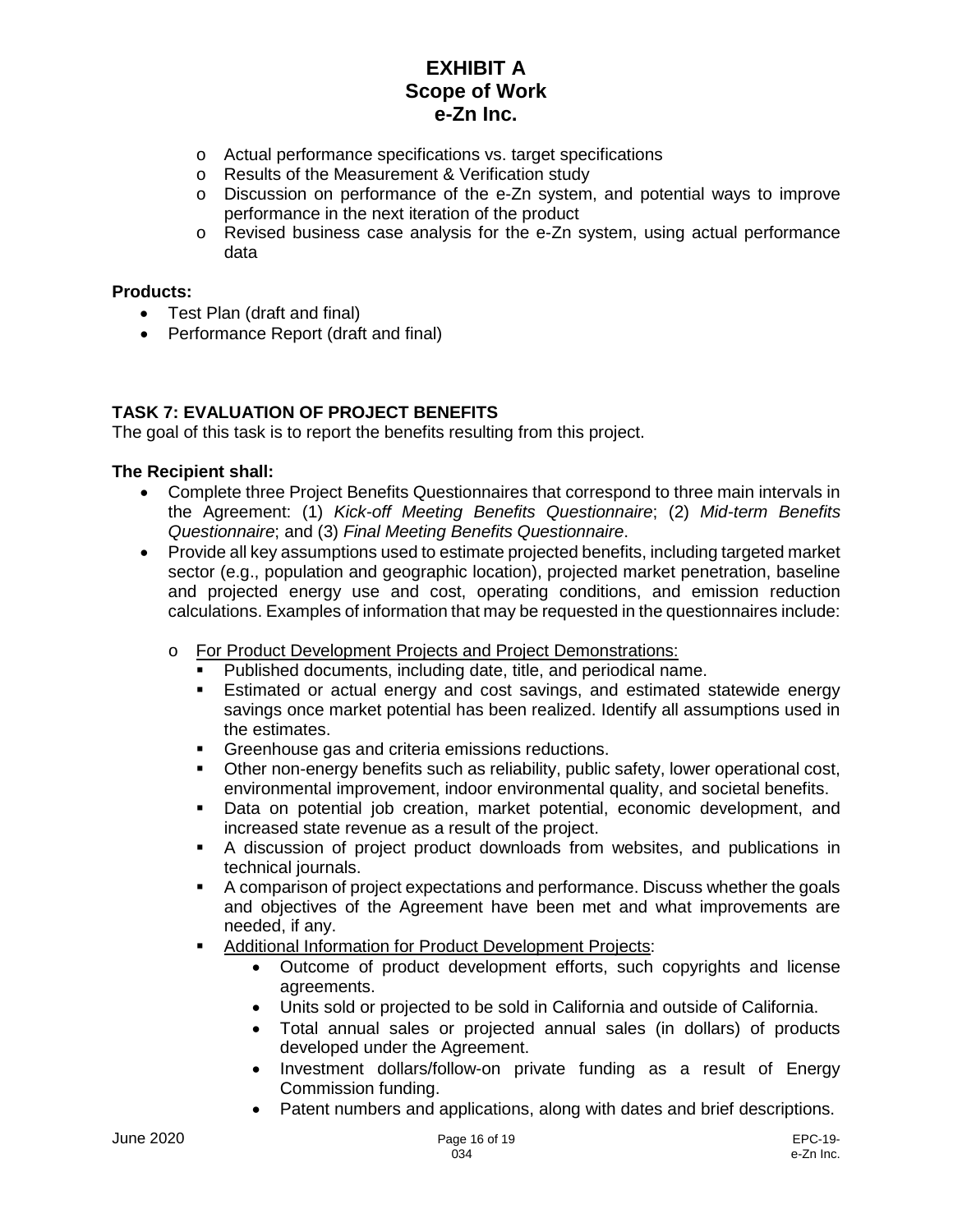- Additional Information for Product Demonstrations:
	- Outcome of demonstrations and status of technology.
	- Number of similar installations.
	- Jobs created/retained as a result of the Agreement.
- o For Information/Tools and Other Research Studies:
	- Outcome of project.
	- Published documents, including date, title, and periodical name.
	- A discussion of policy development. State if the project has been cited in government policy publications or technical journals, or has been used to inform regulatory bodies.
	- The number of website downloads.
	- An estimate of how the project information has affected energy use and cost, or have resulted in other non-energy benefits.
	- An estimate of energy and non-energy benefits.
	- Data on potential job creation, market potential, economic development, and increased state revenue as a result of project.
	- A discussion of project product downloads from websites, and publications in technical journals.
	- A comparison of project expectations and performance. Discuss whether the goals and objectives of the Agreement have been met and what improvements are needed, if any.
- Respond to CAM questions regarding responses to the questionnaires.

The Energy Commission may send the Recipient similar questionnaires after the Agreement term ends. Responses to these questionnaires will be voluntary.

# **Products:**

- Kick-off Meeting Benefits Questionnaire
- Mid-term Benefits Questionnaire
- Final Meeting Benefits Questionnaire

# **TASK 8: TECHNOLOGY/KNOWLEDGE TRANSFER ACTIVITIES**

The goal of this task is to develop a plan to make the knowledge gained, experimental results, and lessons learned available to the public and key decision makers.

- Prepare an *Initial Fact Sheet* at start of the project that describes the project. Use the format provided by the CAM.
- Prepare a *Final Project Fact Sheet* at the project's conclusion that discusses results. Use the format provided by the CAM.
- Prepare a *Technology/Knowledge Transfer Plan* that includes:
	- $\circ$  An explanation of how the knowledge gained from the project will be made available to the public, including the targeted market sector and potential outreach to end users, utilities, regulatory agencies, and others.
	- $\circ$  A description of the intended use(s) for and users of the project results.
	- o Published documents, including date, title, and periodical name.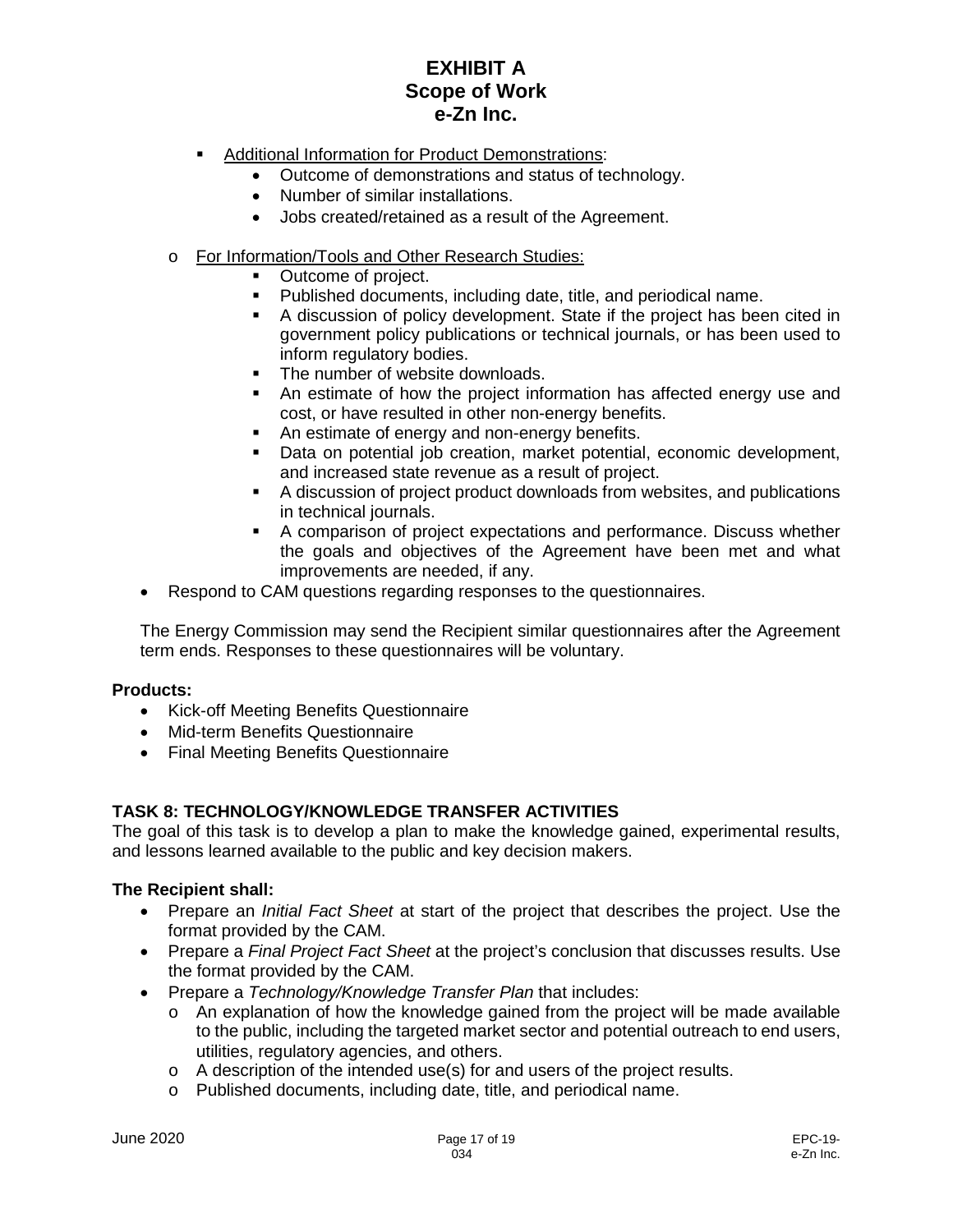- o Copies of documents, fact sheets, journal articles, press releases, and other documents prepared for public dissemination. These documents must include the Legal Notice required in the terms and conditions. Indicate where and when the documents were disseminated.
- o A discussion of policy development. State if project has been or will be cited in government policy publications, or used to inform regulatory bodies.
- o The number of website downloads or public requests for project results.
- o Additional areas as determined by the CAM.
- Conduct technology transfer activities in accordance with the Technology/Knowledge Transfer Plan. These activities will be reported in the Progress Reports.
- When directed by the CAM, develop *Presentation Materials* for an Energy Commissionsponsored conference/workshop(s) on the project.
- When directed by the CAM, participate in annual EPIC symposium(s) sponsored by the California Energy Commission.
- Provide at least (6) six *High Quality Digital Photographs* (minimum resolution of 1300x500 pixels in landscape ratio) of pre and post technology installation at the project sites or related project photographs.
- Prepare a *Technology/Knowledge Transfer Report* on technology transfer activities conducted during the project.

# **Products:**

- Initial Fact Sheet (draft and final)
- Final Project Fact Sheet (draft and final)
- Presentation Materials (draft and final)
- High Quality Digital Photographs
- Technology/Knowledge Transfer Plan (draft and final)
- Technology/Knowledge Transfer Report (draft and final)

# **TASK 9: PRODUCTION READINESS PLAN**

The goal of this task is to determine the steps that will lead to the manufacturing of technologies developed in this project or to the commercialization of the project's results.

- Prepare a *Production Readiness Plan*. The degree of detail in the plan should be proportional to the complexity of producing or commercializing the proposed product, and to its state of development. As appropriate, the plan will discuss the following:
	- o Critical production processes, equipment, facilities, personnel resources, and support systems needed to produce a commercially viable product.
	- o Internal manufacturing facilities, supplier technologies, capacity constraints imposed by the design under consideration, design-critical elements, and the use of hazardous or non-recyclable materials. The product manufacturing effort may include "proof of production processes."
	- o The estimated cost of production.
	- o The expected investment threshold needed to launch the commercial product.
	- o An implementation plan to ramp up to full production.
	- o The outcome of product development efforts, such as copyrights and license agreements.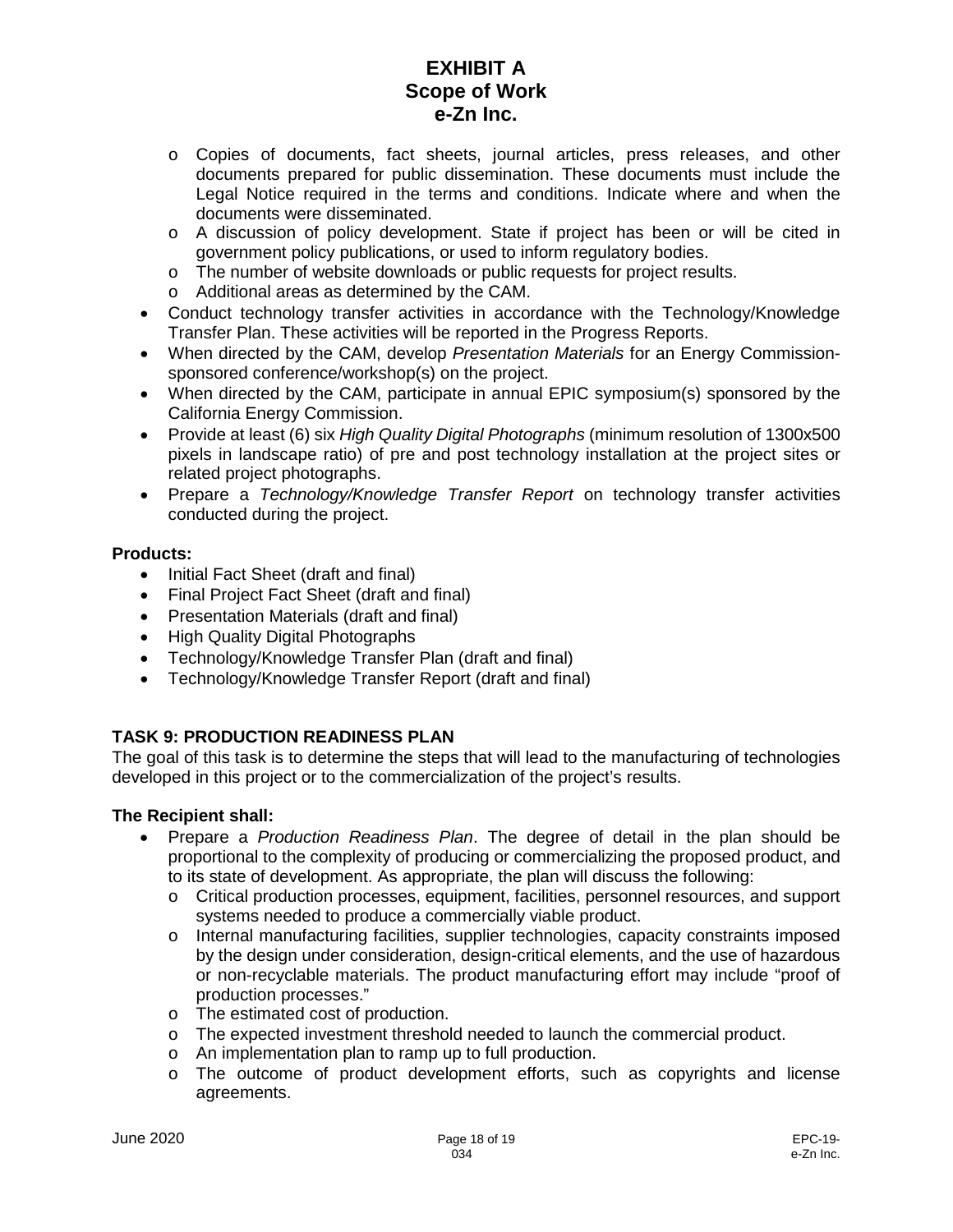- o Patent numbers and applications, along with dates and brief descriptions.
- o Other areas as determined by the CAM.

### **Products:**

• Production Readiness Plan (draft and final)

# **V. Project schedule**

Please see the attached Excel spreadsheet.